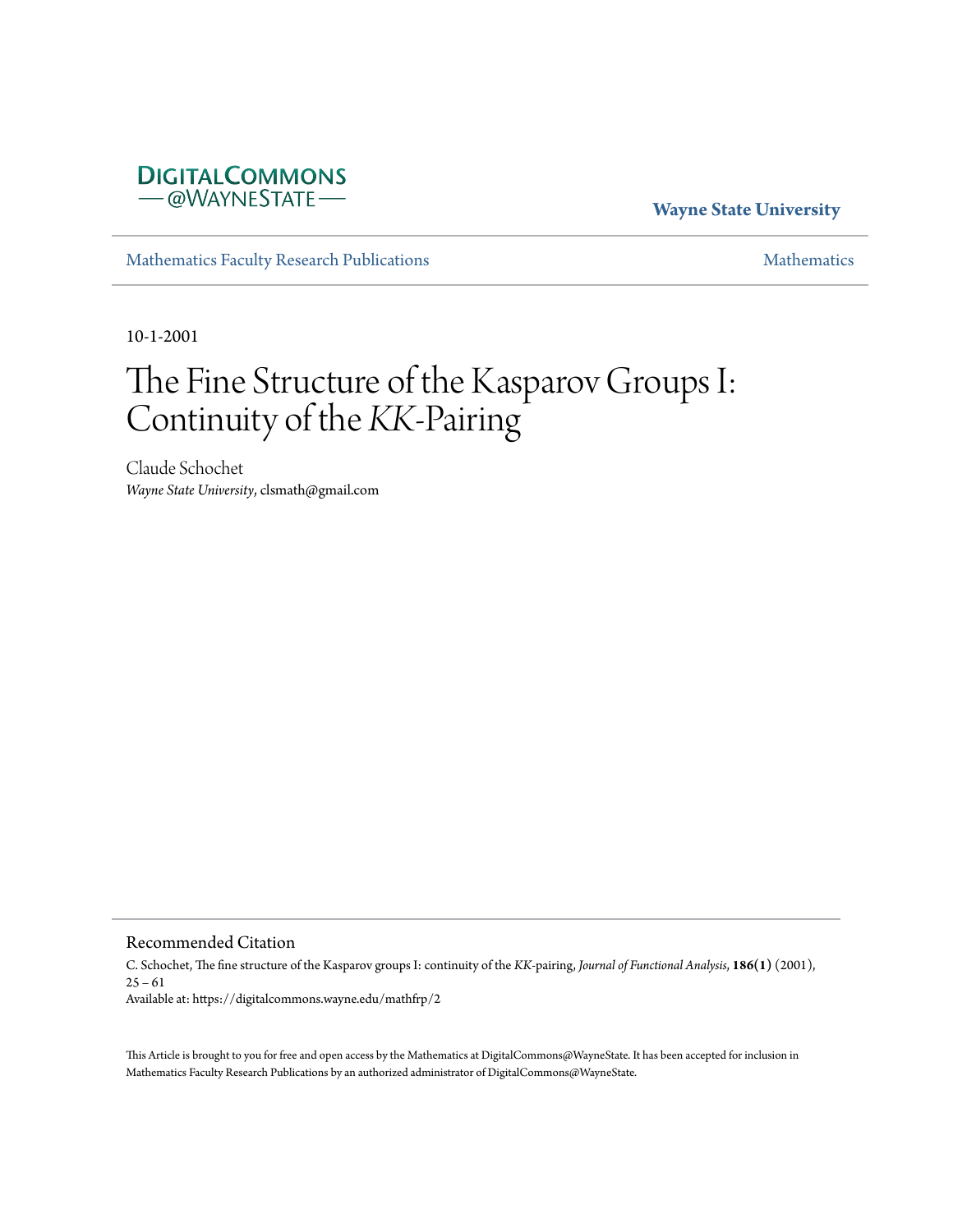This is the author's final accepted manuscript version of a work, derived from arXiv [http://arxiv.org/abs/math/0107050v1], and subsequently accepted for publication in the *Journal of Functional Analysis*. Changes resulting from the publishing process, such as peer review, editing, corrections, structural formatting, and other quality control mechanisms may not be reflected in this document. Changes may have been made to this work since it was submitted for publication. A definitive version was subsequently published in *Journal of Functional Analysis*, **186(1)** (2001) [http://dx.doi.org/10.1006/jfan.2001.3784]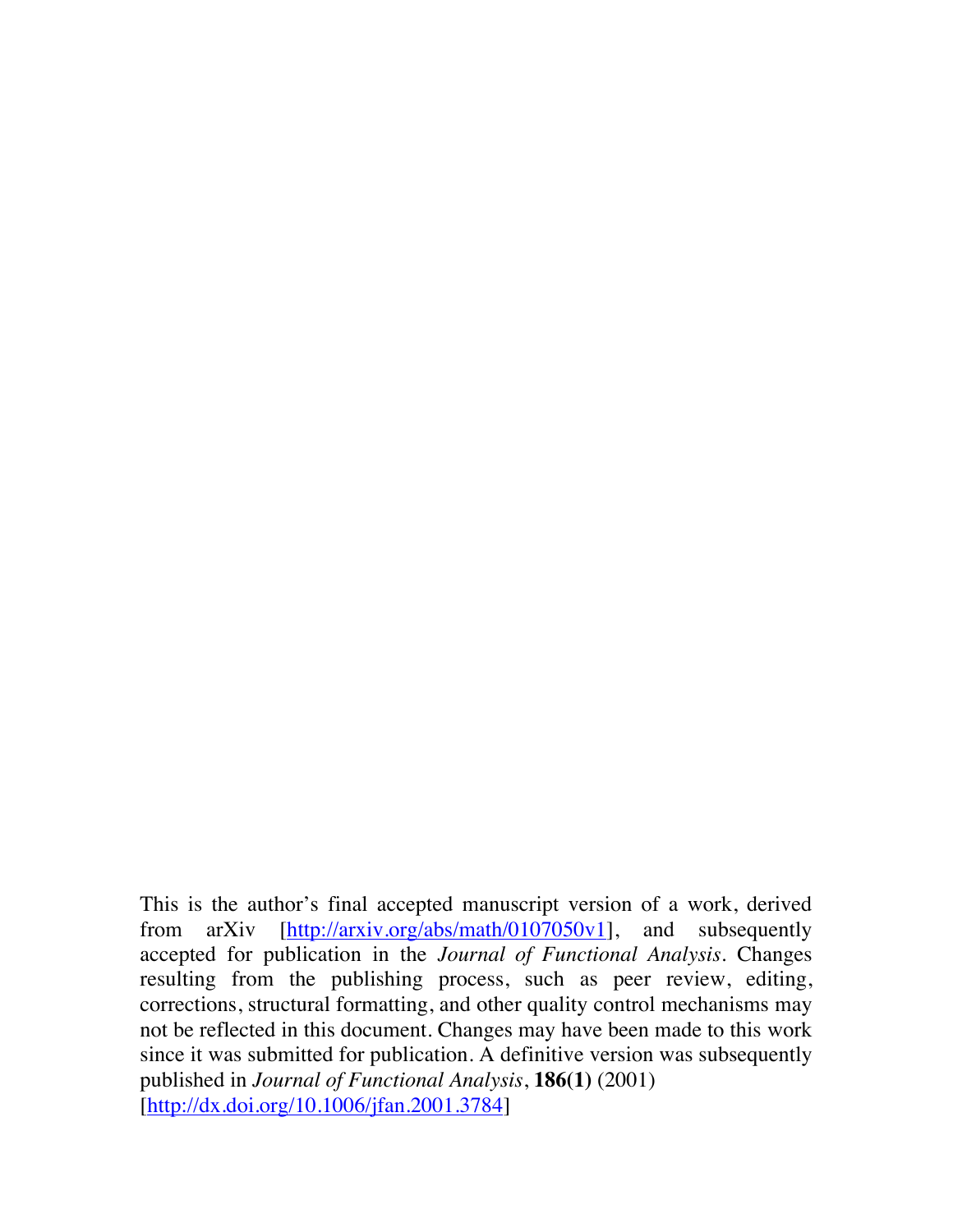# THE FINE STRUCTURE OF THE KASPAROV GROUPS I: CONTINUITY OF THE KK-PAIRING

CLAUDE L. SCHOCHET

Mathematics Department Wayne State University Detroit, MI 48202

#### revised, January, 2001

*to Calvin C. Moore*

Abstract. In this paper it is demonstrated that the Kasparov pairing is continuous with respect to the natural topology on the Kasparov groups, so that a KK-equivalence is an isomorphism of topological groups. In addition, we demonstrate that the groups have a natural pseudopolonais structure, and we prove that various KK-structural maps are continuous.

 $T$   $\left(1, 1, 4, 0, \ldots, N\right)$ 

<sup>1991</sup> *Mathematics Subject Classification*. Primary 19K35, 46L80, 47A66; Secondary 19K56, 47C15.

*Key words and phrases.* Kasparov KK-groups, fine structure subgroup, pseudopolonais group, polonais group, quasi-unital, quasihomomorphism .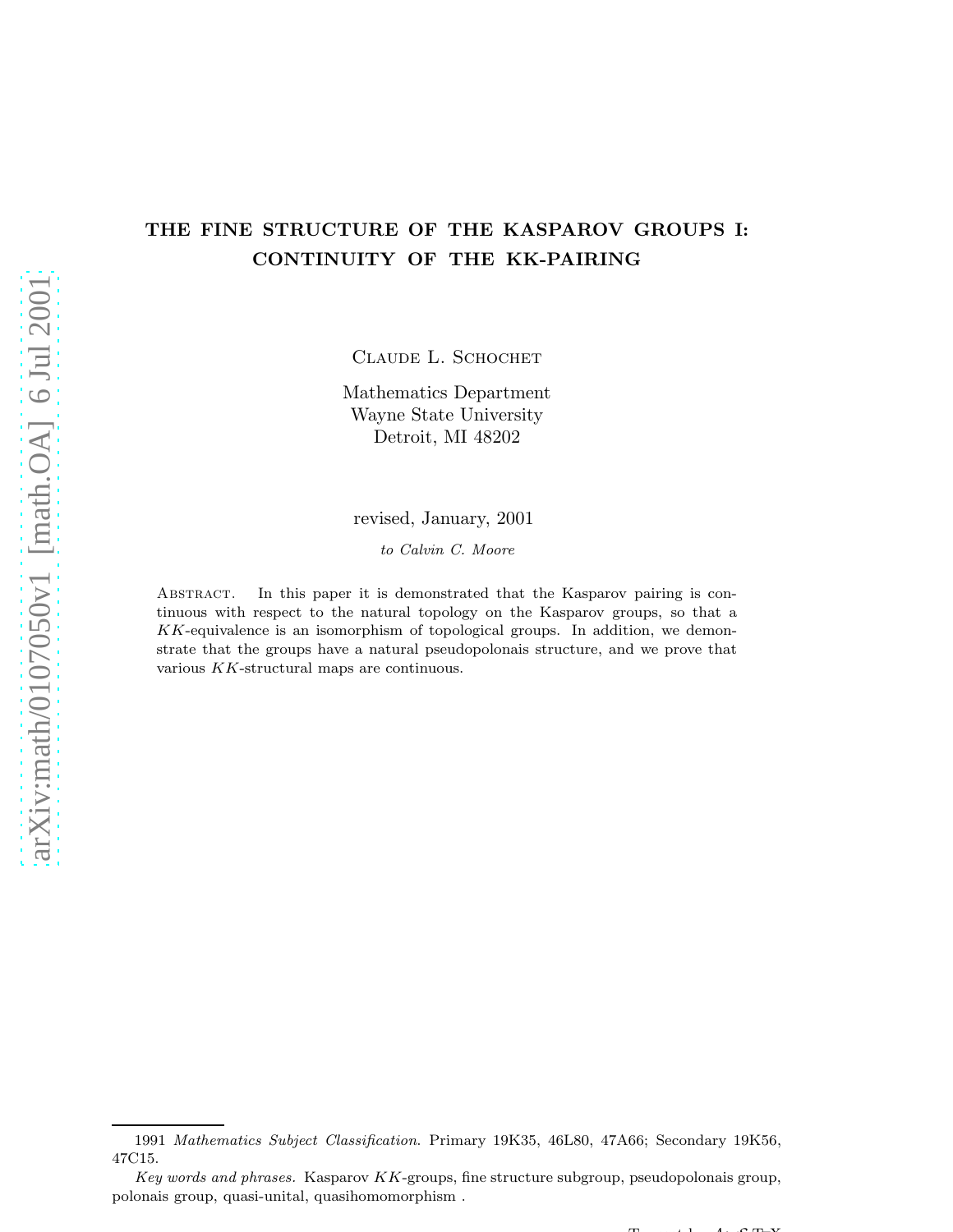#### 1. Introduction

This is the first of a series of papers in which the topological structure of the Kasparov KK-groups is developed and put to use. The Kasparov groups  $KK_*(A, B)$ , defined for separable  $C^*$ -algebras A and B, have been shown to be powerful tools in the analysis of a wide variety of problems in functional analysis and in topology. It is our hope that the "fine structure" of these groups will be of additional help and, particularly, that it will be of use in the classification of separable nuclear simple  $C^*$ -algebras.

The topological structure of the Kasparov groups was first studied in depth by N. Salinas [19]. We shall demonstrate that  $KK_*(-,-)$  is a bifunctor to graded pseudopolonais groups. The key result in this paper, Theorem 6.8, asserts that the KK-product is jointly continuous with respect to this topology, provided that the  $C^*$ -algebras that appear in the first variable are K-nuclear. This theorem implies that a  $KK$ -equivalence is a homeomorphism. These theorems are applied in [25] to the study of relative quasidiagonality. Central to that study is the fine structure subgroup of  $KK_*(A, B)$ , namely the group

$$
Pext_{\mathbb{Z}}^1(K_*(A), K_*(B)) \cong \lim_{\longleftarrow} Hom_{\mathbb{Z}}(K_*(A_i), K_*(B))
$$

which under bootstrap hypotheses is the closure of 0 in  $KK_*(A, B)$  [24, 22, 23].

The paper is organized as follows. In §2 we review the topology of function spaces of ∗-homomorphisms and their quotients modulo homotopy. Along the way we introduce K. Thomsen's useful notion of *quasi-unital* maps, and we show how to use these maps to better understand the functorial nature of  $KK$ . Section 3 is devoted to showing that the KK-pairing is continuous with respect to the topology on the  $KK$ -groups inherited from the Cuntz representation of  $KK$  as  $KK_0(A, B) \cong [qA, B \otimes \mathcal{K}]$ . In §4 we introduce the topology used by Salinas as well as a natural topology associated to the Zekri picture of  $KK_1$  and we show that for A K-nuclear these all agree. As a consequence we show that the  $KK$ -pairing is separately continuous with respect to the topology used by Salinas. Section 5 deals with certain consequences of the main result. We prove that a KK-equivalence must be a homeomorphism. In §6 we introduce polonais and pseudopolonais groups, observe that our results demonstrate that the KK-groups are pseudopolonais, and then state some powerful results that we learned from C.C. Moore which demonstrate why it is useful to know the polonais properties. We use the fact that the KK-groups are pseudopolonais to demonstrate our primary result, that the KKpairing is jointly continuous in the natural Salinas topology. In §7 we conclude by demonstrating that various structural maps are also continuous, and finally by showing that the index map is also continuous.

It is a pleasure to acknowledge our dependence upon Salinas's work [19]. Without it this paper would not exist. We are very grateful to Larry Brown, Marius Dadarlat, Gert Pedersen, Chris Phillips, Jonathan Rosenberg, Norberto Salinas, Bert Schreiber, Klaus Thomsen, and Richard Zekri for helpful comments.

In this paper all  $C^*$ -algebras are assumed separable with the exception of those that obviously are not (namely multiplier algebras  $\mathcal{M}B$  and their quotients the corona algebras  $\mathcal{Q}B = \mathcal{M}B/B$ . If A is not nuclear then when speaking of extensions we always require that they be semi-split, so that equivalence classes of extensions coincide with the relevant Kasparov group. All Coincide  $\mathbf{K}$  all  $\mathbf{K}$  $\lambda$  11  $\bigcap$  \* 1  $\ldots$  1 -algebras are assumed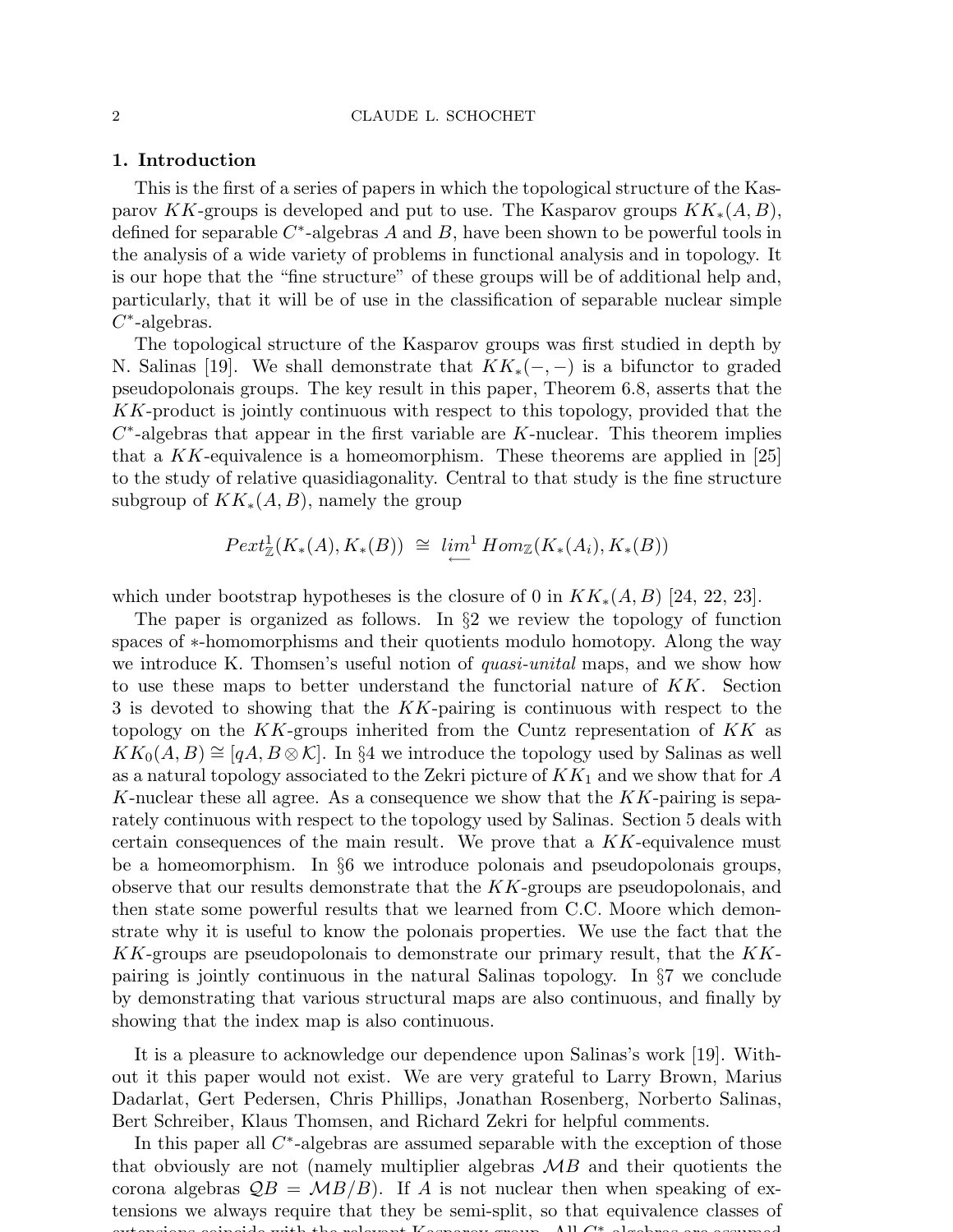to be trivially graded. Tensor products  $A \otimes B$  are always understood to be the minimal tensor product. Isomorphisms of topological groups are isomorphisms of groups which are homeomorphisms as spaces.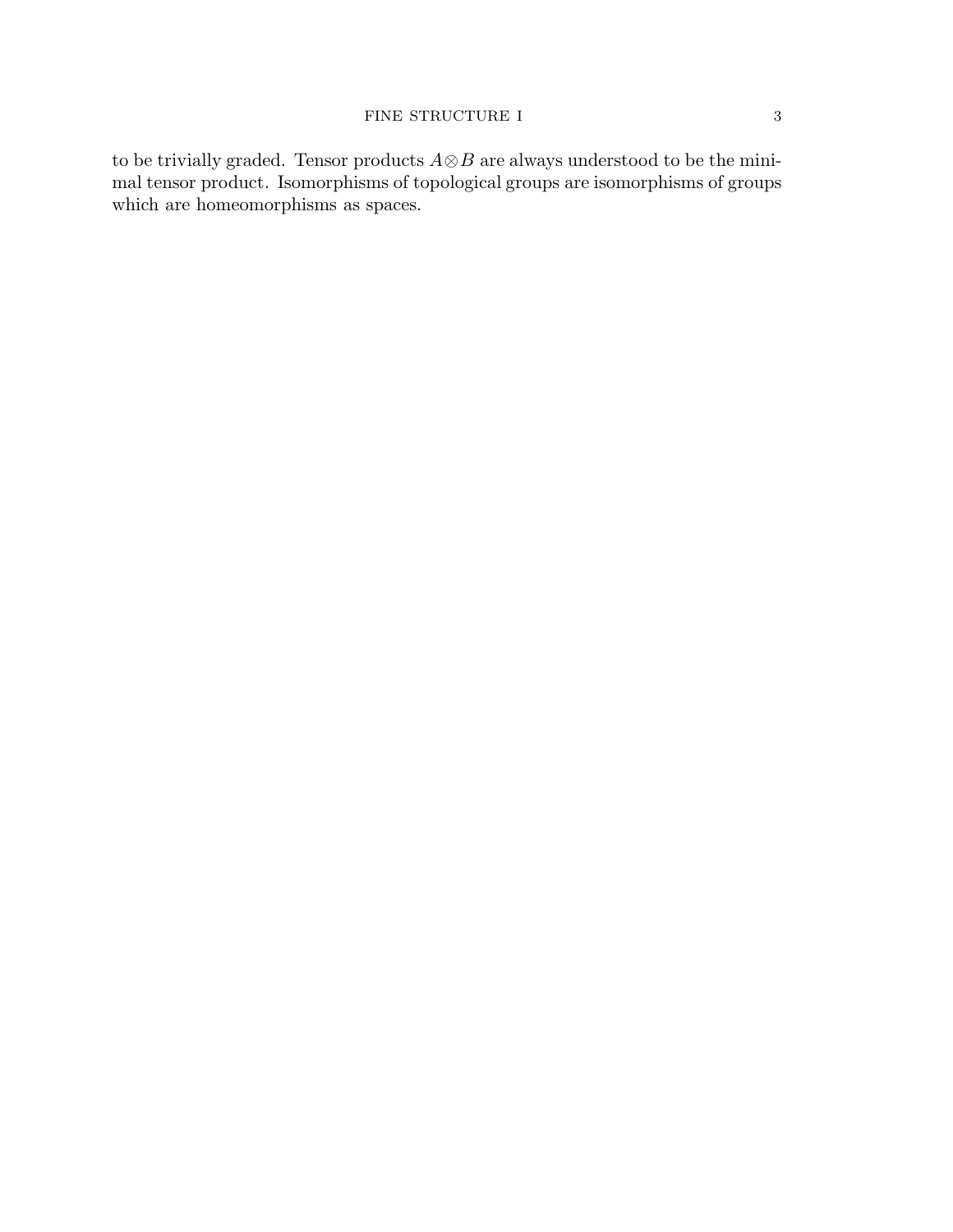#### 2. Function Spaces

In this section we review certain aspects of the topologies of the function space of  $*$ -homomorphisms for separable  $C^*$ -algebras A and B.

Let A and B be  $C^*$ -algebras and let  $Hom(A, B)$  denote the set of all \*-homomorphisms from A to B. There are several possible topologies on  $Hom(A, B)$ :

- (1) The topology of pointwise convergence;
- (2) The compact-open topology;
- (3) The topology of uniform convergence on compact sets;
- (4) If A is separable with countable dense set  $\{a_i\}$  (with each  $a_i \neq 0$ ), the metric topology obtained from the metric

$$
\mu(f_1, f_2) = \sum \frac{|(f_1 - f_2)(a_i)|}{2^i |a_i|}.
$$

Proposition 2.1. *The first three topologies on* Hom(A, B) *are homeomorphic. If* A *is separable then all four topologies are homeomorphic.*

*Proof.* Topologies 2), 3), and 4) agree by standard arguments, and of course 3) implies 1), so the only statement requiring proof is that 1) implies 3): pointwise convergence implies uniform convergence on compact sets. This is a folklore statement: we insert a proof for convenience.

Suppose that  $f_{\alpha} \to f$  pointwise in  $Hom(A, B)$ , K is a compact set, and  $\delta > 0$ . The set K is a subset of a separable space, hence separable. Let  $\{a_i\}$  be a countable dense set for K. Cover K with balls of radius  $\delta$  centered at the points  $a_i$ . Since K is compact, a finite number of these balls cover  $K$ , say corresponding to the finite sequence  $a_1, ..., a_n$ . Now fix any  $a \in K$ . Then  $|a - a_i| < \delta$  for some *i*, with  $1 \leq i \leq n$ . Pick one. Then

$$
|(f_{\alpha} - f)(a)| = |(f_{\alpha} - f)(a - a_i) + (f_{\alpha} - f)(a_i)|
$$
  
\n
$$
\leq 2|a - a_i| + |(f_{\alpha} - f)(a_i)|
$$
  
\n
$$
\leq 2\delta + |(f_{\alpha} - f)(a_i)|.
$$

Now  $f_{\alpha} \to f$  uniformly on the (finite!) set  $\{a_1, \ldots, a_n\}$ , and hence  $f_{\alpha} \to f$  uniformly on  $K$ .  $\square$ 

Henceforth when we refer to  $Hom(A, B)$  as a topological space the topology described in 1, 2, 3) (or 4) if A is separable) above is intended and we use their properties interchangably without further remark. Given a compact set  $K \subset A$ and an open set  $U \subset B$  we let

$$
(K, U) = \{ f : A \to B : f(K) \subset U \}
$$

These sets form a subbasis for the topology of  $Hom(A, B)$  and in fact we may require  $K$  to be restricted to single points.

Suppose that  $f: X \to Y$  is a map of topological spaces, and that  $Im(f)$  denotes the image of the map  $f$ . There are two obvious topologies on this space. One may regard  $Im(f)$  as a quotient space of X, in which case the map  $X \to Im(f)$  is continuous and a quotient map, or one map, or  $\mathbf{I}$  as  $\mathbf{I}$  as  $\mathbf{I}$  as a subspace of  $\mathbf{f}$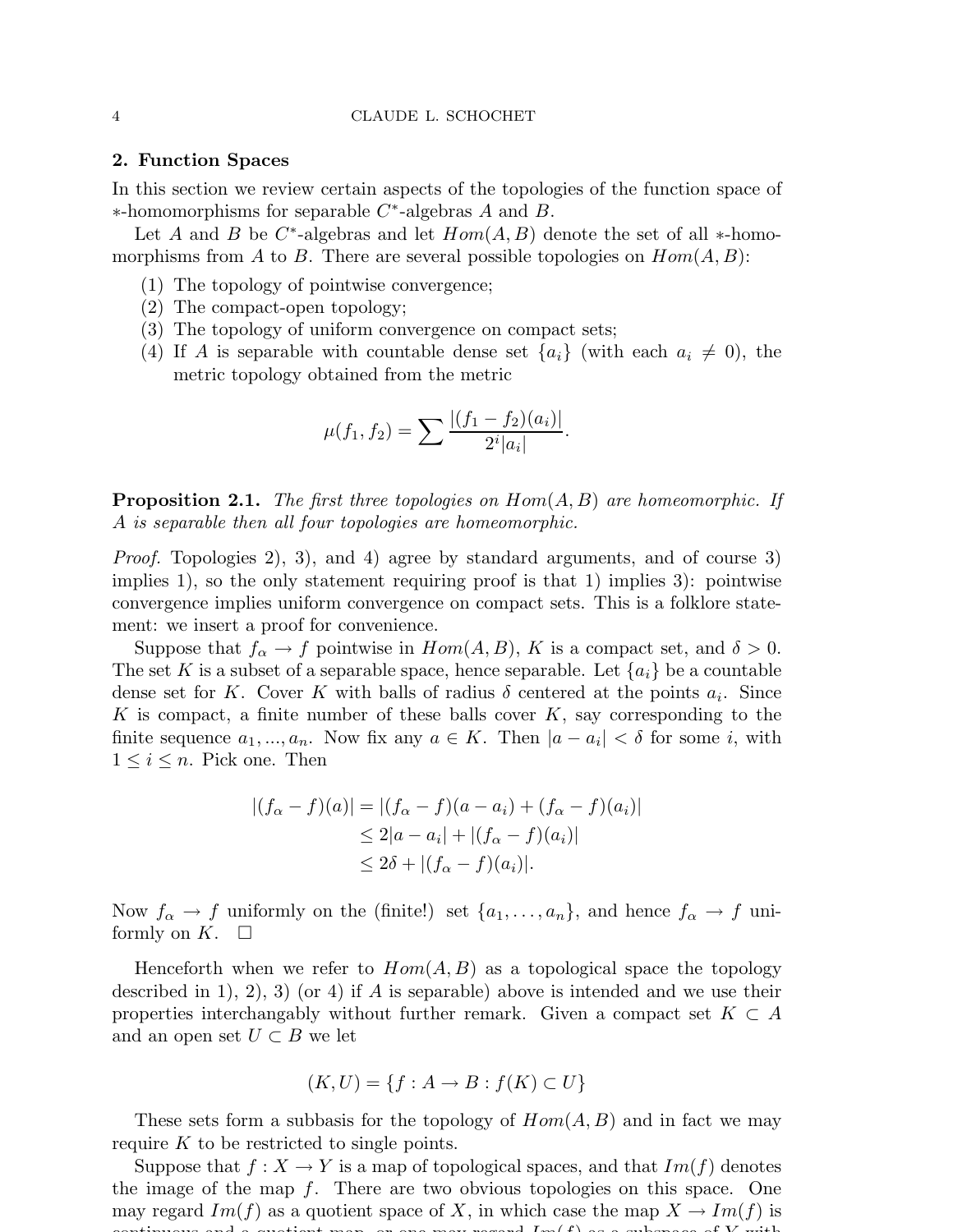#### FINE STRUCTURE I 5

the relative topology. We refer to these as  $Im(f)_{quot}$  and  $Im(f)_{rel}$  respectively. The identity map

$$
Im(f)_{quot} \longrightarrow Im(f)_{rel}
$$

is of course a continuous bijection. If it is a homeomorphism then we say that the map f is *relatively open*. If f is actually an open map then it is relatively open, but not conversely (for instance, a linear inclusion of a line into the plane with the standard metric on both is relatively open but not open.) If  $f : X \to Y$  is surjective then open is of course equivalent to relatively open. If  $f : X \to Y$  is injective then relatively open is equivalent to  $f$  being a homeomorphism onto its image.

Suppose that  $f : A \to B$  is a \*-homomorphism. Then  $f(A)$  is closed in B and hence may be regarded as a  $C^*$ -algebra in two ways: either as  $A/Ker(f)$  or as  $f(A) \subseteq B$ . These ways are algebraically isomorphic and (by the uniqueness of the topology on a  $C^*$ -algebra) must be topologically the same as well. Thus any  $\ast$ -homomorphism  $f : A \rightarrow B$  must be relatively open.

Proposition 2.2. *Let* A*,* B*, and* C *be* C ∗ *-algebras. Then the composition map*

$$
Hom(A, B) \times Hom(B, C) \xrightarrow{T} Hom(A, C)
$$

*is jointly continuous.*

*Proof.* This is essentially identical to [10, p. 259]. Let  $f : A \rightarrow B$ ,  $g : B \rightarrow C$ , choose some  $a \in A$ , and let W be an open neighborhood of  $gf(a) \in C$ . Then  $g^{-1}W$ is open in B and contains  $f(a)$ . Choose an open set  $V \in B$  with  $f(a) \in V \subset \overline{V} \subset \overline{V}$  $g^{-1}W$ . Then  $f \in (a, V), g \in (\overline{V}, W)$  and

$$
T((x, V), (\overline{V}, W)) \subset (a, W)
$$

as required.

 $\Box$ 

**Proposition 2.3.** Suppose that  $h : B \to B'$  is a map of  $C^*$ -algebras. Then the *induced map*

$$
h_*: Hom(A, B) \to Hom(A, B')
$$

*is continuous. If*  $h$  *is mono then*  $h_*$  *is relatively open.* 

*Proof.* Continuity is obvious from the previous proposition, since joint continuity implies separate continuity. We must show that  $h_*$  is relatively open provided that h is mono. Let  $a \in A$  and let U be an open set in B. Then

$$
h_*(a, U) = \{ hf \in Hom(A, B') : f(a) \in U \}
$$
  
=  $\{ hf \in Hom(A, B') : hf(a) \in h(U) \}$  since h is mono  
=  $(a, h(U)) \cap Im(h_*)$   
=  $(a, V) \cap Im(h_*)$ 

where  $V$  is some open set in  $B'$  with

$$
h(U) = Im(h_*) \cap V.
$$

(Such a set V exists since h is a relatively open map, as remarked above.) Hence  $h_*(a, U)$  is relatively open in  $Hom(A, B')$  as required.  $\square$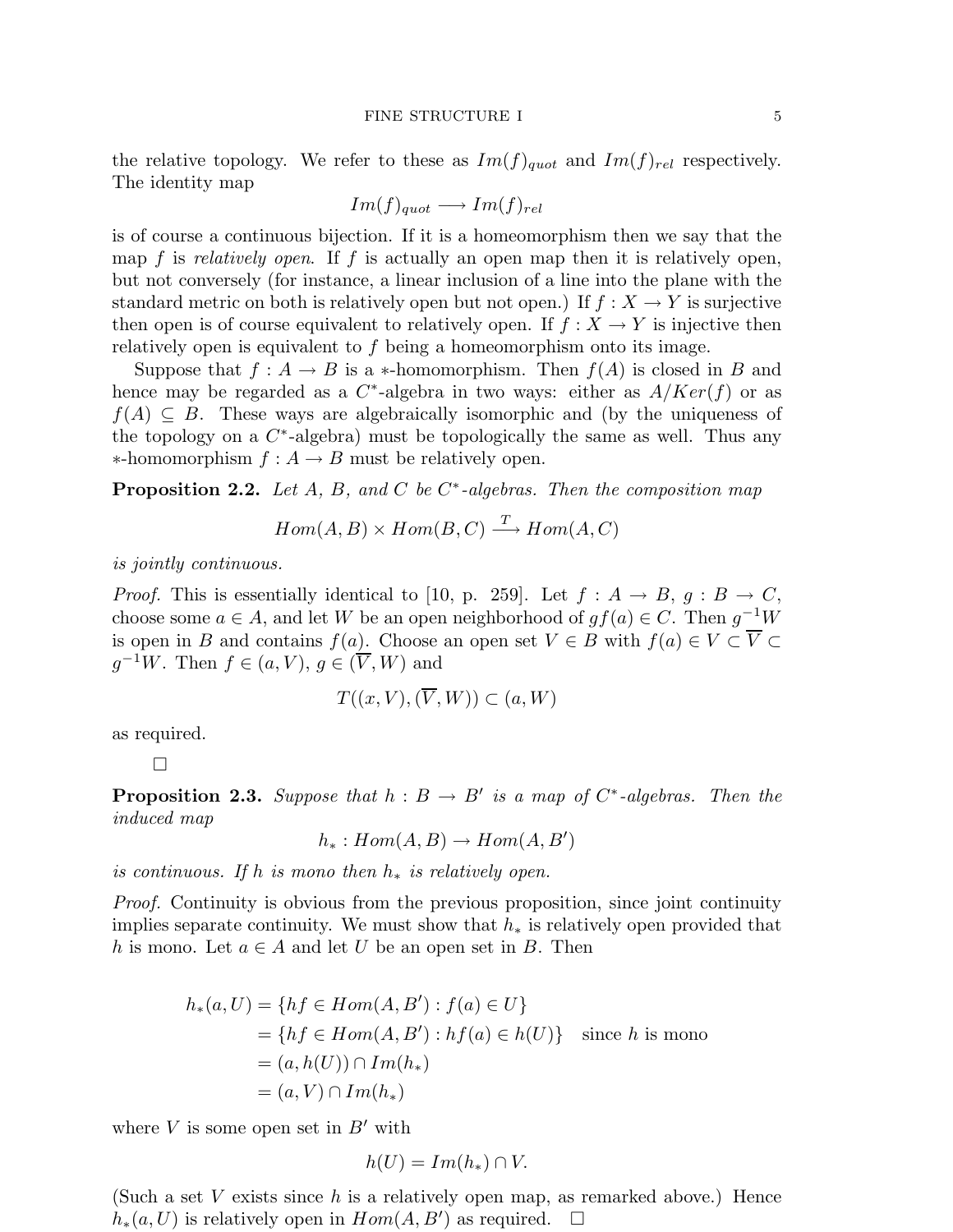**Proposition 2.4.** Suppose that  $h : A' \to A$  is a map of  $C^*$ -algebras. Then the *induced map*

$$
h^*: Hom(A, B) \longrightarrow Hom(A', B)
$$

*is continuous and relatively open.*

*Proof.* Again, continuity is clear from Proposition 2.2. To show that the map is relatively open, let  $(a, U) \subset Hom(A, B)$  be a subbasic open set. Then

$$
h^*(a, U) = h^*\{f : A \to B : f(a) \in U\} = \bigcup_x [(x, U) \cap Im(h^*)]
$$

where the union is over all  $x \in h^{-1}(a)$ . Each of the sets  $(x, U) \cap Im(h^*)$  is relatively open and hence their union is also relatively open in  $Im(h^*)$ .  $\Box$ 

Proposition 2.5. *The natural map*

$$
\Psi_C: Hom(A, B) \longrightarrow Hom(C \otimes A, C \otimes B)
$$

*is continuous. In particular, the suspension map*

$$
S = \Psi_{C_o(\mathbb{R})} : Hom(A, B) \longrightarrow Hom(SA, SB)
$$

*is continuous.*

*Proof.* This is immediate from definitions.

 $\Box$ 

Proposition 2.6. *Suppose that* A, B, and C are C<sup>\*</sup>-algebras. Then the composi*tion map*

$$
[A, B] \times [B, C] \xrightarrow{\overline{T}} [A, C]
$$

*is separately continuous.*

*Proof.* This is immediate from the definition of the quotient topology.

 $\Box$ 

Note that we do not claim that  $\overline{T}$  is jointly continuous. This would be true if the map  $Hom(A, B) \times Hom(B)$ 

$$
Hom(A, B) \times Hom(B, C)
$$

$$
\downarrow \pi_1 \times \pi_2
$$

$$
[A, B] \times [B, C]
$$

were a quotient map. In general the product of quotient maps is not necessarily itself a quotient map. Eventually we will show that the  $KK$ -pairing is jointly continuous, but this result will use the fact that the KK-groups are pseudopolonais.

Next we wish to consider the natural map

$$
Hom(A, B) \to Hom(\mathcal{MA}, \mathcal{MB})
$$

where  $M$  denotes the multiplier algebra of a  $C^*$ -algebra. Unfortunately there is no such functor in general, since not every C ∗  $\ldots$  from A to B extends to the total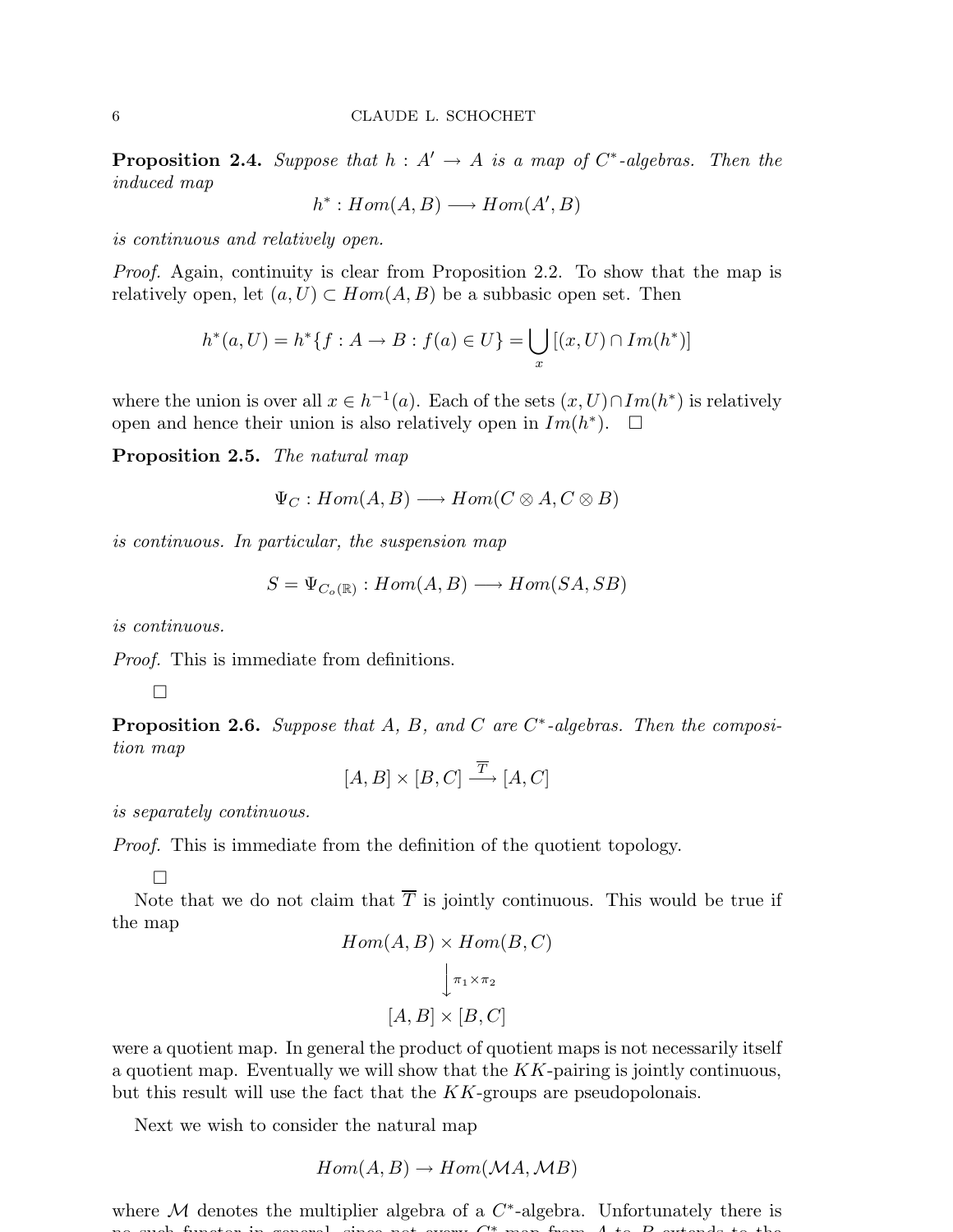multiplier algebras. Fortunately enough maps do, and this leads us to a way to proceed.

The following ideas are due to K. Thomsen [28], and we are deeply grateful to him for his assistance. He cites Nigel Higson [12] as the first to consider such maps. A  $C^*$ -algebra map  $h: A \to B$  is said to be *quasi-unital* if the closed linear span of  $h(A)B$  is of the form pB where  $p \in MB$  is some projection. A quasi-unital map extends to the multiplier algebra level via a ∗-homomorphism

$$
\mathcal{M}h: \mathcal{M}A \to \mathcal{M}B
$$

and hence induces a map at the level of corona algebras denoted  $\mathcal{Q}h : \mathcal{Q}C \to \mathcal{Q}D$ .

Proposition 2.7. *K. Thomsen* [28, Prop. 2.8 ] *If* A *and* B *are* σ*-unital and* B *is stable then any*  $C^*$ -map  $A \rightarrow B$  *is homotopic to a quasi-unital map. If two quasi-unital maps are homotopic then they are homotopic via a homotopy through quasi-unital maps.*

 $\Box$ 

Let  $Hom(A, B)_{qu}$  denote the quasi-unital maps from A to B, topologized as a subspace of  $Hom(A, B)$ . Note that  $Hom(A, B)_{qu}$  is *not* an open subspace of  $Hom(A, B)$  in general<sup>1</sup> and hence the inclusion map is not an open map in general. We let  $[A, B]$  denote homotopy classes of  $*$ -homomorphisms from A to B, topologized as the quotient of  $Hom(A, B)$ . Similarly, let  $[A, B]_{qu}$  denote quasi-unital homotopy classes of quasi-unital  $*$ -homomorphisms from A to B, topologized as the quotient of  $Hom(A, B)_{qu}$ . Then Proposition 2.7 implies that if B is stable then there is a natural bijection

$$
[A, B]_{qu} \longrightarrow [A, B]
$$

It is obviously continuous. However, it is probably not a homeomorphism in general, by the above remarks.

**Proposition 2.8.** Suppose that  $f : A \rightarrow B$  is quasi-unital. Then so is the map  $1 \otimes f : SA \to SB$ . Conversely, if  $f : A \to B$  is a  $\ast$ -homomorphism and  $1 \otimes f$  is *quasi-unital then so is* f*.*

*Proof.* I am endebted to Klaus Thomsen for the following proof.

If f is quasi-unital there is some projection  $p \in MB$  with

$$
\overline{f(A)B} = pB
$$

where  $\overline{f(A)B}$  denotes the closed linear span of  $f(A)B$ . Then a direct calculation shows that

$$
(1 \otimes f)(SA)SB = (1 \otimes p)SB
$$

and  $1 \otimes p \in \mathcal{M}(SB)$ .

In the other direction, suppose that  $1 \otimes f$  is quasi-unital with

$$
f(SA)SB = eSB
$$

for some projection  $e \in \mathcal{M}(SB)$ . Let

$$
q:SB=C_o(\mathbb{R})\otimes B\to B
$$

 $1$ mu $\cdot$  is a countereduced to  $1$  countereduced to  $K$  music  $K$ . Thomsen is a countereduced to  $K$ . Thomsen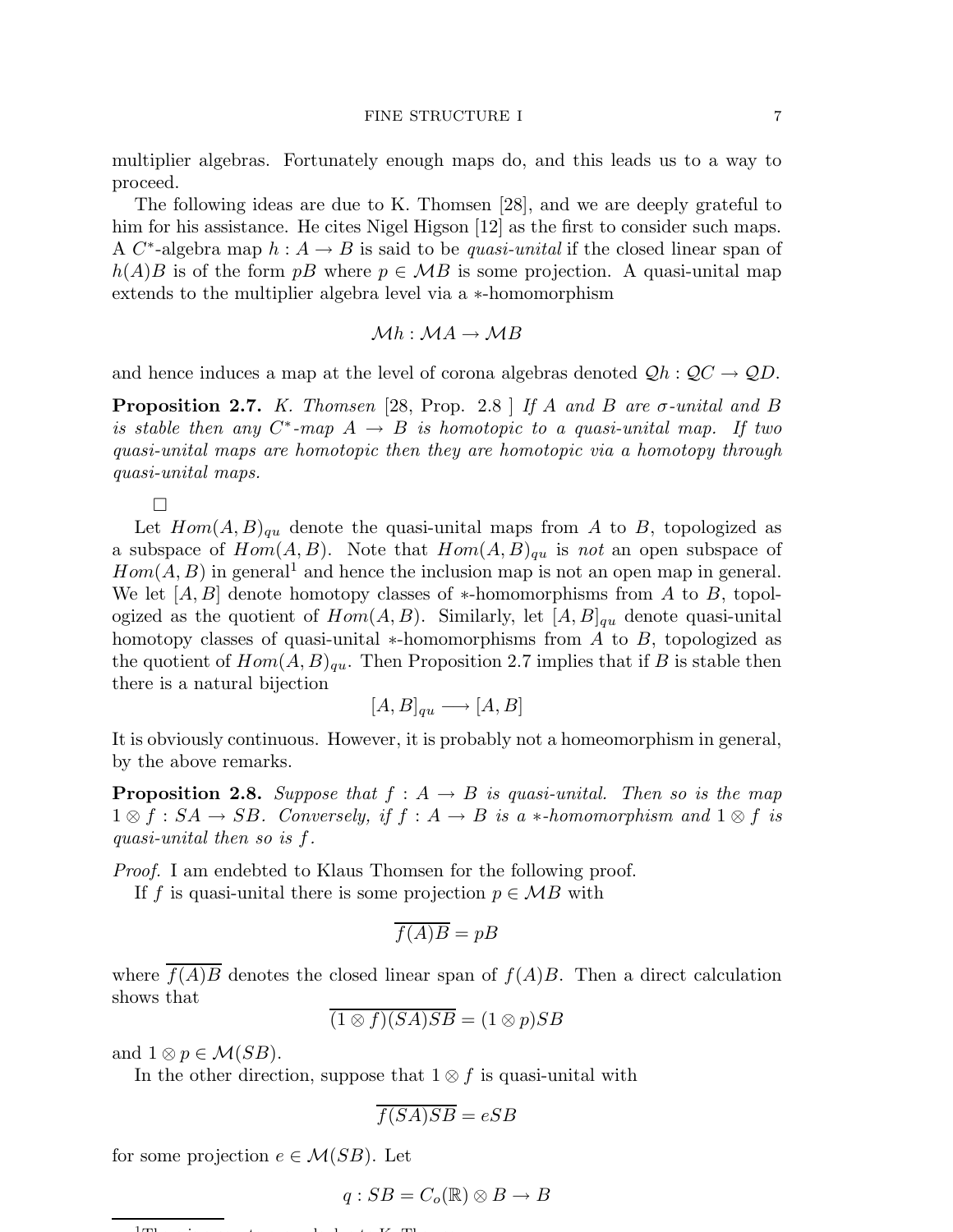be evaluation at zero. Then  $q$  is surjective, and

$$
f(A)B = q(1 \otimes f)(SA)(SB)
$$

as required.  $\square$ 

Remark 2.9 Quasi-unital maps give a nice insight into the general theory of extensions of  $C^*$ -algebras. An essential extension

$$
\tau: \qquad \qquad 0 \to B \otimes \mathcal{K} \to E \to A \to 0
$$

with Busby classifying map

$$
\tau:A\longrightarrow \mathcal{Q}(B\otimes \mathcal{K})
$$

lies in the group  $KK_1(A, B)$ . If  $f : B \to B'$  is a \*-homomorphism then  $f_*[\tau] \in$  $KK_1(A, B')$ . However, it is not so easy to see directly how to construct the corresponding extension or its classifying map

$$
\hat{\tau}: A \longrightarrow \mathcal{Q}(B' \otimes \mathcal{K}).
$$

The natural thing to do is to take a pushout construction, as one would do in abelian groups, but the diagram

$$
0 \longrightarrow B \otimes \mathcal{K} \longrightarrow E \longrightarrow A \longrightarrow 0
$$
  

$$
\downarrow f \otimes 1
$$
  

$$
B' \otimes \mathcal{K}
$$

may not be completed without some assumptions on  $f$ . Eilers, Loring, and Pedersen [11] show that if f is *proper* then it is possible to complete the pushout and thereby obtain  $\hat{\tau}$ . However, not every map is proper.

Using our knowledge of quasi-unital maps, there is a nice solution. Given  $f$  as above, replace it by a quasi-unital map q homotopic to it. This then extends to

$$
\mathcal{M}g:\mathcal{M}(B\otimes\mathcal{K})\to\mathcal{M}(B'\otimes\mathcal{K})
$$

and hence induces a map

$$
\mathcal{Q}g: \mathcal{Q}(B \otimes \mathcal{K}) \to \mathcal{Q}(B' \otimes \mathcal{K})
$$

Then we have

$$
A\stackrel{\tau}{\longrightarrow} Q(B\otimes \mathcal{K}) \stackrel{\mathcal{Q}g}{\longrightarrow} \mathcal{Q}(B'\otimes \mathcal{K})
$$

If this map happens to be mono then it classifies an extension which is in the class  $f_*[\tau]$ . If not (as is likely), simply add on a map of the form

$$
A \xrightarrow{\pi \sigma} \mathcal{Q}(B' \otimes \mathcal{K})
$$

where

$$
\sigma: A \to \mathcal{M}(B' \otimes \mathcal{K})
$$

is some trivial extension. Then the composite

$$
(Qg)\tau \oplus \pi\sigma : A \longrightarrow \mathcal{Q}(B' \otimes \mathcal{K}) \oplus \mathcal{Q}(B' \otimes \mathcal{K}) \longrightarrow \mathcal{Q}(B' \otimes \mathcal{K})
$$

is mono and it represents the desired element:

$$
f_*[\tau] = [(\mathcal{Q}g)\tau \oplus \pi\sigma] \in KK_1(A, B').
$$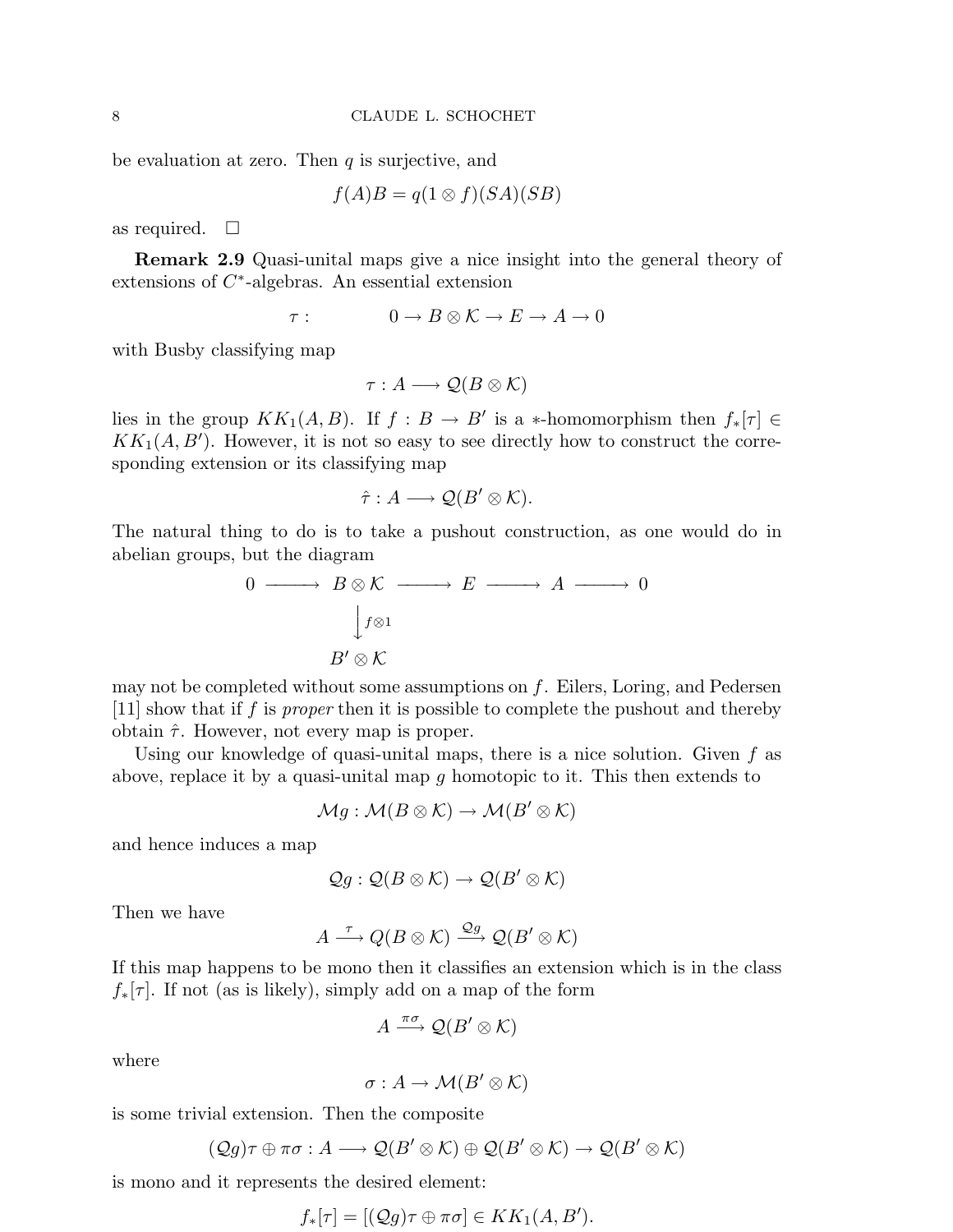#### 3. Continuity of the Cuntz pairing

In this section we introduce the Cuntz quasi-homomorphism picture of the Kasparov groups and verify that the  $KK$ -pairing is continuous in the corresponding topology.

Let A be a  $C^*$ -algebra and let  $A \star A$  denote the  $C^*$ -algebra free product. Then there are two canonical maps  $\alpha_A$  and  $\bar{\alpha}_A$  mapping  $A \to A \star A$ . (When the context is clear we omit the subscript.) Following J.Cuntz  $[6, 7, 8]$ , let  $qA$  denote the closed ideal of  $A \star A$  generated by all elements of the form  $\alpha(a) - \bar{\alpha}(a)$ . The identity map  $A \rightarrow A$  induces a canonical map  $A \star A \rightarrow A$  and a natural short exact sequence

$$
0 \to qA \to A \star A \to A \to 0.
$$

It is easy to see that q is a covariant functor and that if A is separable then so too is  $qA$ .

Cuntz has shown that there is a natural isomorphism

(3.1) 
$$
[qA, B \otimes \mathcal{K}] \stackrel{\cong}{\longrightarrow} KK_0(A, B).
$$

We give  $KK_0(A, B)$  a topology by declaring the map (3.1) to be a homeomorphism. We shall refer to this topology as the *Cuntz topology* on  $KK_0(A, B)$ . Similarly we topologize  $KK_1(A, B)$  by declaring the isomorphism

$$
KK_1(A, B) \cong KK_0(SA, B) \cong [q(SA), B \otimes \mathcal{K}]
$$

to be a homeomorphism. (In Section 4 we will discuss other possibilities for the topology on  $KK_*(A, B)$  and at that time we will refer to the present topology as  $KK_*(A, B)_q$ .)

Next we need some elementary facts.

Proposition 3.2. *Suppose that* A *is separable. Then the natural map*

$$
q: Hom(A, B) \to Hom(qA, qB)
$$

*and the induced map*

$$
q_*:[A,B]\to[qA,qB]
$$

*are both continuous.*

*Proof.* It is clear that the natural map

$$
Hom(A, B) \longrightarrow Hom(A \star A, B \star B)
$$

given by  $f \to f \star f$  is continuous. Composing with the natural map  $qA \to A \star A$ yields a continuous map

$$
Hom(A, B) \longrightarrow Hom(qA, B \star B)
$$

which in fact factors through  $Hom(qA, qB)$ . As  $Hom(qA, qB)$  has the relative topology in  $Hom(qA, B \star B)$ , this implies that the natural map  $q : Hom(A, B) \rightarrow$  $Hom(qA, qB)$  is continuous.

Since the quotient maps  $Hom(A, B) \to [A, B]$  and  $Hom(qA, qB) \to [qA, qB]$  are continuous, it follows immediately that the induced map  $q_* : [A, B] \to [qA, qB]$  is also continuous.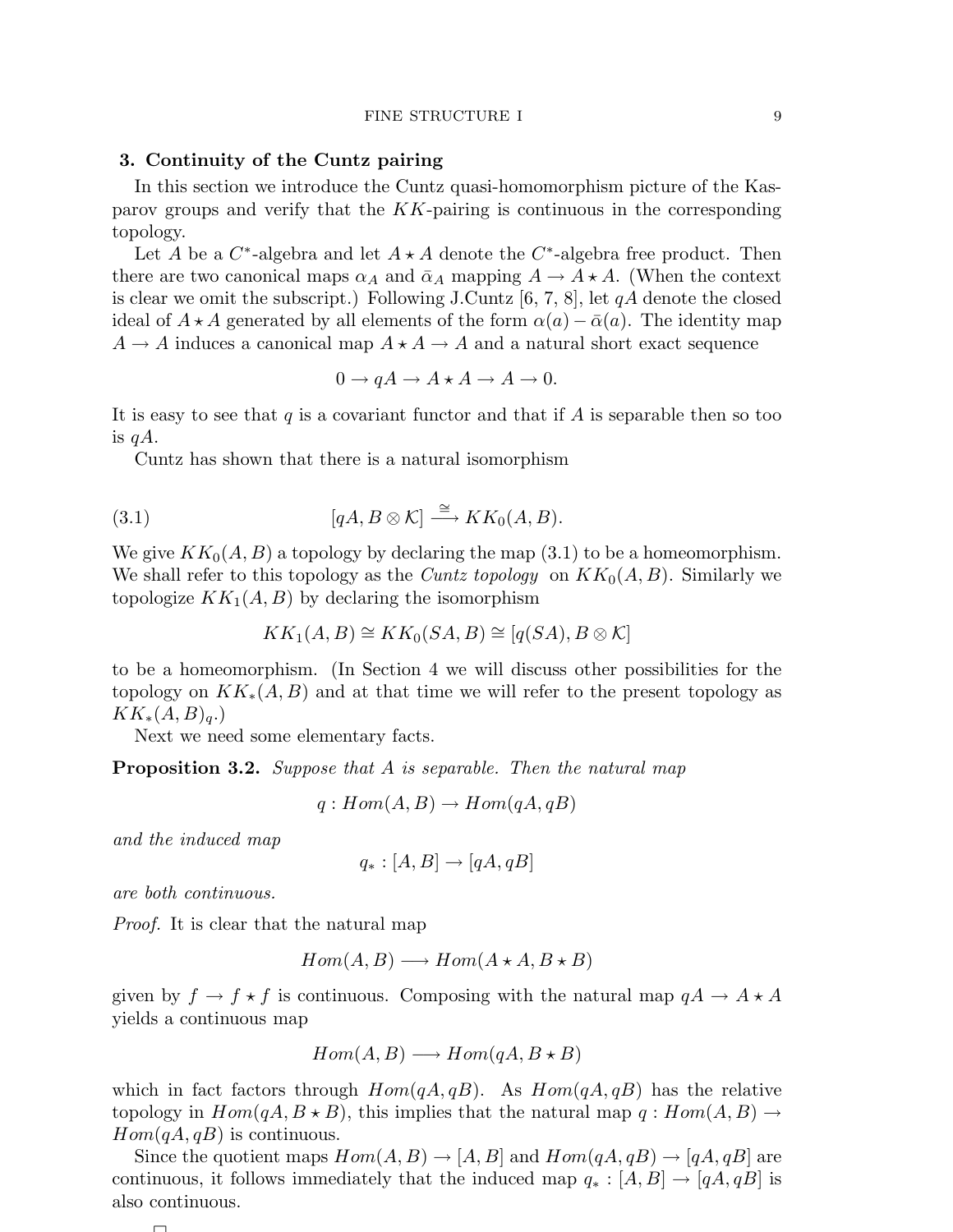Next we introduce a key map

$$
\Phi_{AB}: [qA, B \otimes \mathcal{K}] \longrightarrow [qA, qB \otimes \mathcal{K}].
$$

We follow the notation of [13, Theorem 5.1.12]. There are canonical (at least up to unitary equivalence) ∗-homomorphisms

 $\rho_B: q(B\otimes \mathcal{K})\to qB\otimes \mathcal{K}, \qquad \phi_B: qB\to q^2B\otimes M_2(\mathbb{C}), \qquad \theta: \mathcal{K}\otimes M_2(\mathbb{C})\to \mathcal{K}.$ 

Using these, we define  $\Phi_{AB}$  to be the composite

$$
[qA, B \otimes \mathcal{K}] \xrightarrow{q} [q^2A, q(B \otimes \mathcal{K})]
$$
  
\n
$$
\xrightarrow{(\rho_B)_*} [q^2A, qB \otimes \mathcal{K}]
$$
  
\n
$$
\xrightarrow{\Psi_{M_2(\mathbb{C})}} [q^2A \otimes M_2(\mathbb{C}), B \otimes \mathcal{K} \otimes M_2(\mathbb{C})]
$$
  
\n
$$
\xrightarrow{(\phi_A)^*} [qA, B \otimes \mathcal{K} \otimes M_2(\mathbb{C})]
$$
  
\n
$$
\xrightarrow{\theta_*} [qA, B \otimes \mathcal{K}].
$$

It is immediate from Proposition 3.2 and results of  $\S$ 2 that  $\Phi_{AB}$  is continuous. In fact more is true:

Proposition 3.3. *The natural map*

$$
\Phi_{AB}:[qA,B\otimes\mathcal{K}]\longrightarrow[qA,qB\otimes\mathcal{K}].
$$

*is an isomorphism of topological groups.*

*Proof.* We have shown in the discussion above that the map  $\Phi_{AB}$  is continuous. There is a natural inverse map which is constructed as follows. The natural maps  $1_B : B \to B$  and  $0 : B \to B$  induce a natural map  $1_B \star 0 : B \star B \to B$ . Let

$$
\gamma^B:qB\to B
$$

be the restriction of this map to qB. Then  $\gamma^B$  induces a continuous map

$$
(\gamma^B \otimes 1)_*: [qA, qB \otimes \mathcal{K}] \longrightarrow [qA, B \otimes \mathcal{K}]
$$

which is shown in [13] to be the map inverse to  $\Phi_{AB}$ . The map  $(\gamma^B \otimes 1)_*$  is continuous by Propositions 2.3 and 2.5.

 $\Box$ 

Theorem 3.4. *The Kasparov pairing*

$$
KK_*(A, B) \times KK_*(B, C) \xrightarrow{\otimes_B} KK_*(A, C)
$$

*is separately continuous in the Cuntz topology.*

*Proof.* Suppose first that  $* = 0$  so that we are looking at the pairing

 $[qA, B \otimes \mathcal{K}] \times [qB, C \otimes \mathcal{K}] \longrightarrow [qA, C \otimes \mathcal{K}].$ 

This pairing is simply the composite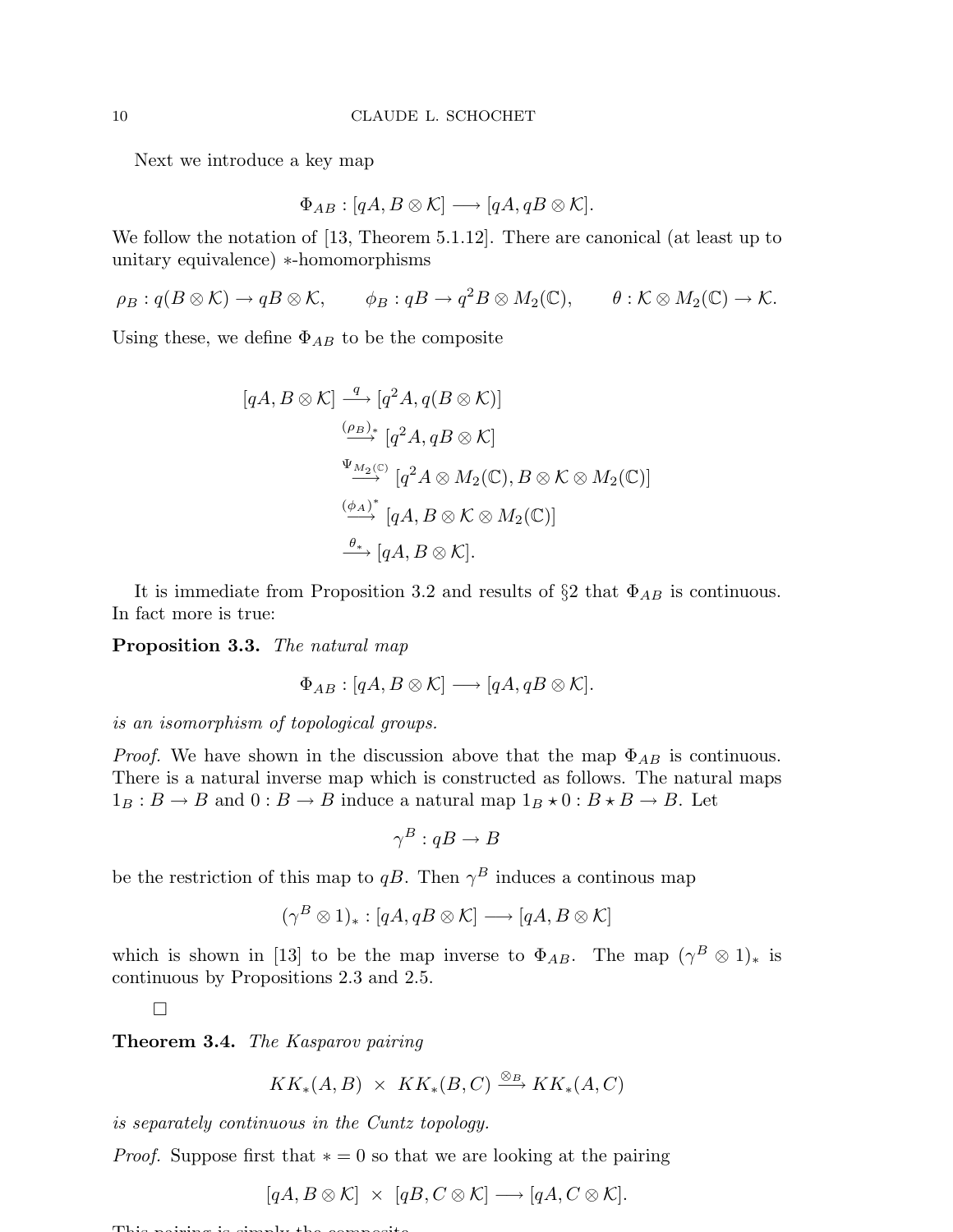$$
[qA, B \otimes \mathcal{K}] \times [qB, C \otimes \mathcal{K}]
$$
  

$$
\downarrow \Phi_{AB} \otimes \Psi_{\mathcal{K}}
$$
  

$$
[qA, qB \otimes \mathcal{K}] \times [qB \otimes \mathcal{K}, C \otimes \mathcal{K} \otimes \mathcal{K}]
$$
  

$$
\downarrow compose
$$
  

$$
[qA, C \otimes \mathcal{K} \otimes \mathcal{K}]
$$
  

$$
\downarrow \cong
$$
  

$$
[qA, C \otimes \mathcal{K}]
$$

and hence is continuous in each variable. Since Bott periodicity (in either variable) may be regarded as pairing with KK-elements of degree zero, it follows at once that the natural Bott map

$$
KK_0(A, B) \to KK_0(A, S^2B)
$$

is a homeomorphism, and similarly in the A variable.

Next, we recall that the Cuntz topology on  $KK_1(A, B)$  was given by insisting that the natural connecting isomorphism

$$
KK_0(SA, B) \stackrel{\cong}{\longrightarrow} KK_1(A, B)
$$

which arises from the canonical short exact sequence

$$
0 \to SA \to CA \to A \to 0
$$

be a homeomorphism. (This choice is of course consistent with the Bott maps.) Then it is an easy exercise to prove that the pairing is continuous as stated.

 $\Box$ 

The most general case of the Kasparov pairing is built from the previous pairing and the following map.

Proposition 3.5. *The external mapping*

$$
\tau_C: KK_*(A, B) \to KK_*(A \otimes C, B \otimes C)
$$

*is continuous.*

*Proof.* There is a natural map  $\nu : q(A \otimes C) \to qA \otimes C$ , which arises as the restriction of the natural map

$$
(\alpha_A \otimes 1_C) \star (\bar{\alpha}_A \otimes 1_C) : (A \otimes C) \star (A \otimes C) \to (A \star A) \otimes C
$$

to qA and the mapping above is the composite

$$
[qA, B \otimes \mathcal{K}] \xrightarrow{\Psi_C} [qA \otimes C, B \otimes C \otimes \mathcal{K}] \xrightarrow{\nu^*} [q(A \otimes C), B \otimes C \otimes \mathcal{K}]
$$

hence continuous.

$$
\Box
$$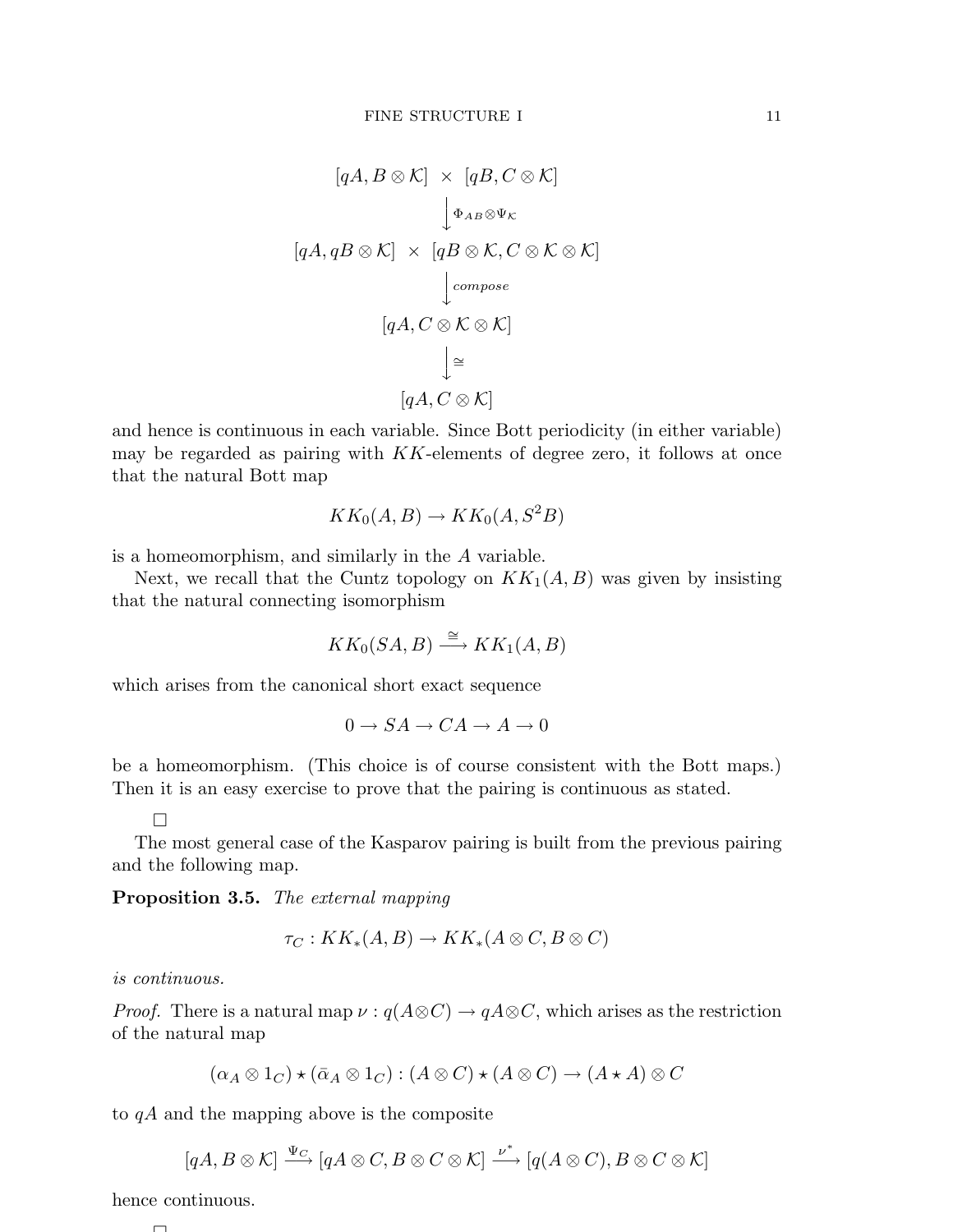Combining results we have the most general theorem of this section.

Theorem 3.6. *The Kasparov pairing*

$$
KK_*(A_1, B_1 \otimes D) \times KK_*(D \otimes A_2, B_2) \xrightarrow{\otimes_D} KK_*(A_1 \otimes A_2, B_1 \otimes B_2)
$$

*is separately continuous in the topology associated to the Cuntz picture of*

 $KK_0(A, B) \cong [qA, B \otimes \mathcal{K}].$ 

*Proof.* Let  $E = B_1 \otimes D \otimes A_2$ . Then

$$
x\otimes_D y=\tau_{A_2}(x)\otimes_E\tau_{B_1}(y)
$$

so that 3.4 and 3.5 together imply the result.

 $\Box$ 

We shall improve this theorem to show joint continuity in Theorem 6.8.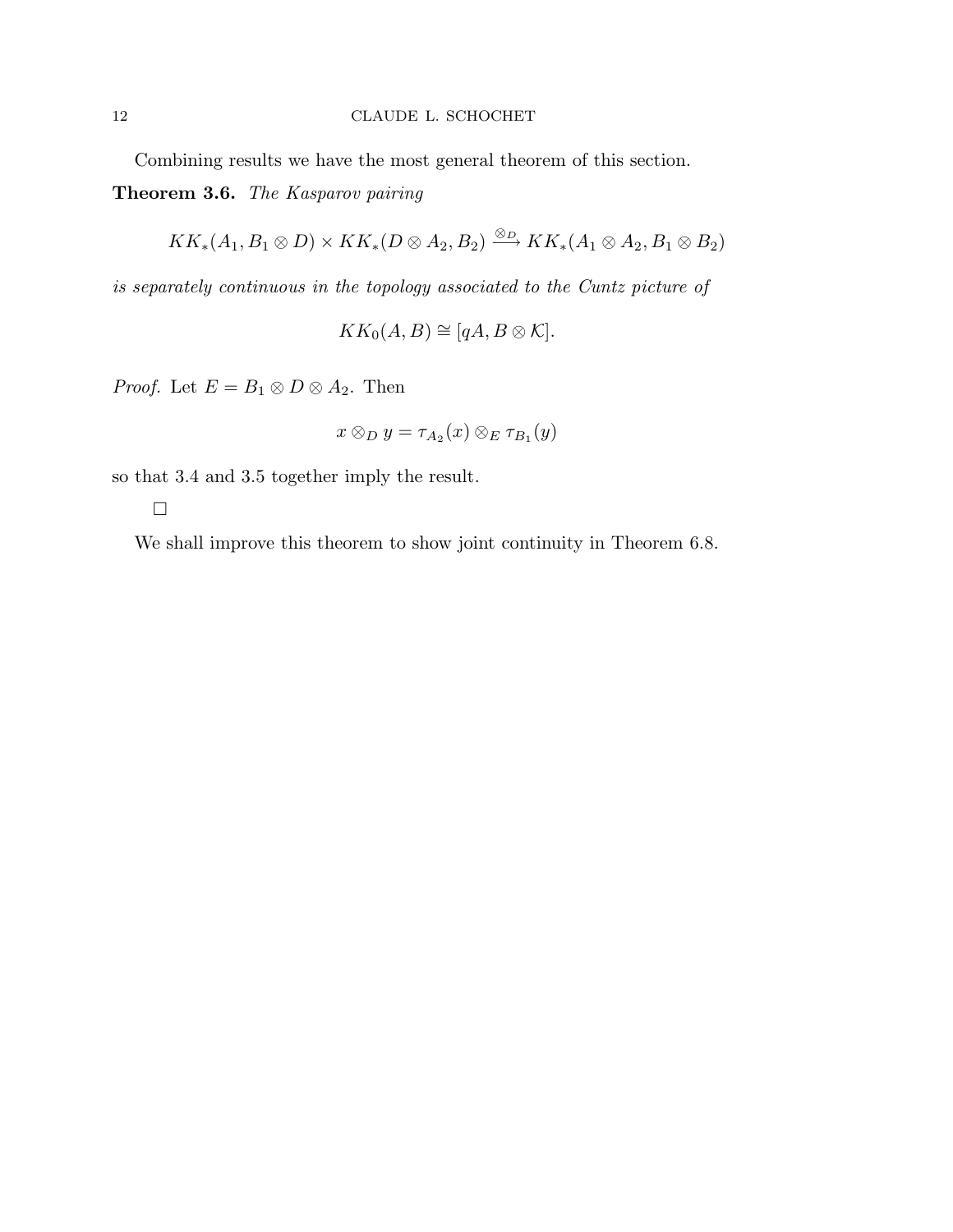## 4. The Topologies on  $KK_1(A, B)$

In this section we show that four topologies on  $KK_1(A, B)$  coincide. Of course the topology that we are interested in is the topology used by Salinas, which we shall denote  $KK_1(A, B)$ <sub>S</sub> in this section. The main consequence of this section is that this topology coincides with the natural topology on  $|q(SA), B \otimes \mathcal{K}|$  in the Cuntz picture of  $KK$ . Since we have already shown that the Kasparov pairing is continuous in the Cuntz picture, this will imply that the pairing is continuous in the Salinas topology. This is what we need in applications.

Here are the four topologies that we shall consider:

### 1. The Salinas Topology:  $KK_1(A, B)_S$

We regard  $KK_1(A, B)$  as the quotient of the space  $\mathcal{E}(A, B) \subseteq Hom(A, \mathcal{Q}(B \otimes \mathcal{K}))$ of associated semisplit extensions, with natural quotient map

$$
\Upsilon_S : \mathcal{E}(A, B) \longrightarrow KK_1(A, B).
$$

We topologize  $\mathcal{E}(A, B)$  by giving it the relative topology in  $Hom(A, \mathcal{Q}(B \otimes \mathcal{K}))$  or equivalently by giving it a metric topology as in  $(2.1)$ . Fix one such metric  $\mu$  on  $\mathcal{E}(A, B)$ . Given  $x, x' \in KK_1(A, B)$ , define

$$
\hat{\mu}(x, x') = \inf \mu(\tau, \tau')
$$

where the *inf* is taken over all  $\tau \in x$ ,  $\tau' \in x'$ . Salinas shows [19, 3.1] that one obtains a pseudometric<sup>2</sup> on  $KK_1(A, B)$ . The associated topology is of course independent of the choice of the sequence  $\{a_i\}$ . With respect to the pseudometric  $KK_1(A, B)$  is a topological group, and the pseudometric is invariant under the group action. The quotient topology induced upon  $KK_1(A, B)$  from  $\mathcal{E}(A, B)$  via  $\Upsilon_S$  coincides with this topology. We shall denote  $KK_1(A, B)$  with this topology as  $KK_1(A, B)_S$ .

Salinas shows that this construction defines a functor to the category of topological groups and continuous homomorphisms in each variable. One special case is easy to describe: the group  $K_1(B) = KK_1(\mathbb{C}, B)_S$  is countable, complete, and hence discrete. However in general the topology may be highly non-trivial.

We note that in Salinas's paper, he has a standing assumption that A must be unital. Dadarlat ([9] and private communication) has verified that this assumption is not essential. All of Salinas's results remain true in the nonunital case, including the equality between the closure of zero and the quasidiagonal extensions (cf. [25]).

## 2. The Zekri topology  $KK_1(A, B)_Z$

Following Zekri [29, 30], let  $EA$  denote the universal  $C^*$ -algebra generated by a separable C<sup>\*</sup>-algebra A and an element F with  $F^* = F$  and  $F^2 = 1$ , with 1 acting on A as the identity. Let  $[A, F]$  denote the set of commutators and let  $\epsilon A$  denote the smallest closed ideal of  $EA$  which contains  $[A, F]$ . Then there is a canonical commutative diagram



<sup>&</sup>lt;sup>2</sup>A *pseudometric* is a function  $\mu$  :  $X \times X \to \mathbb{R}$  satisfying the usual metric axioms except that if  $\mu(x, y) = 0$  it need not be the case that  $x = y$ . If X is a topological group we insist that the pseudometric be continuous and that it be invariant under the group action: µ(xz, yz) = µ(x, y).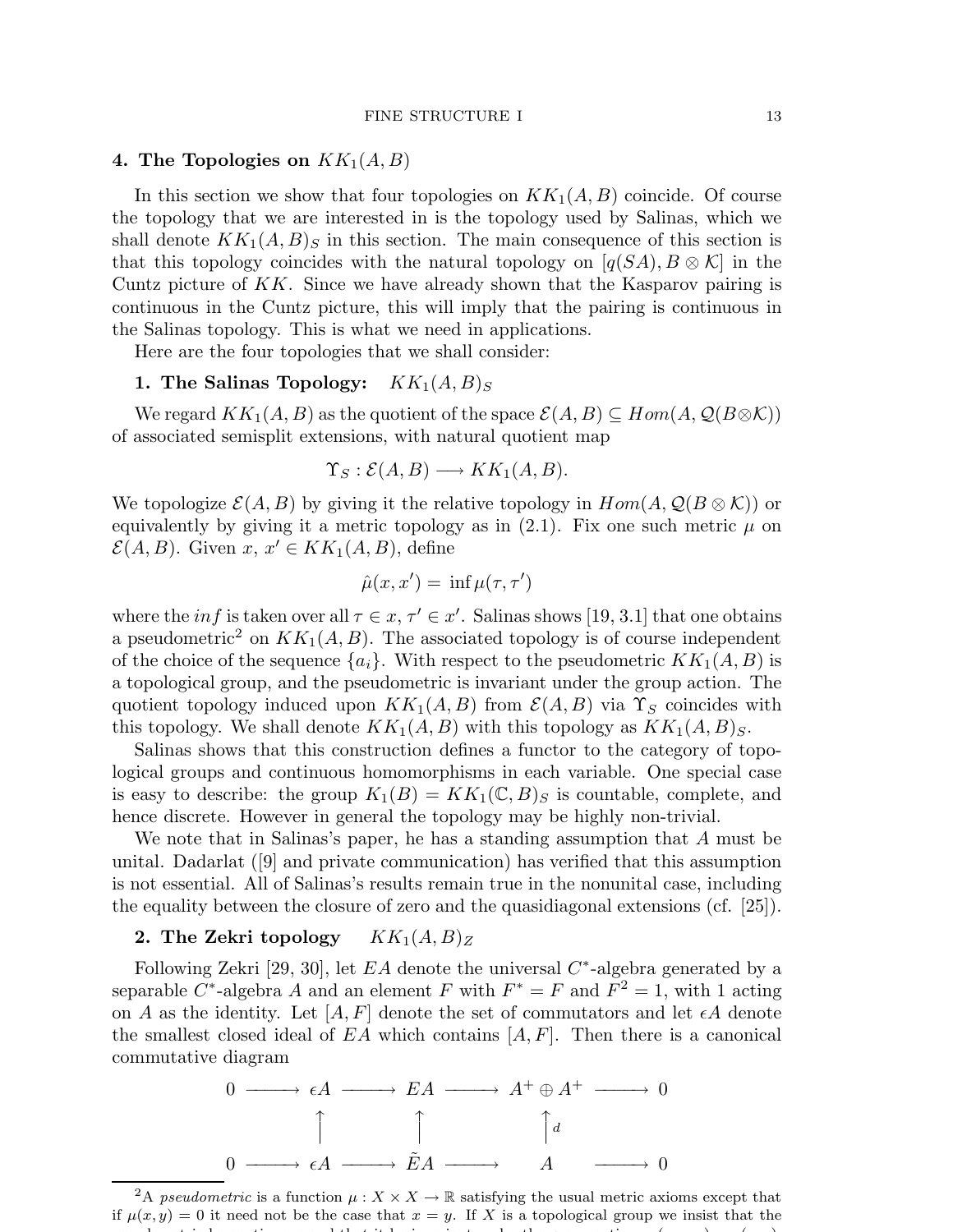where  $d(a) = (a, a)$  is the diagonal map,  $A^+$  is the unitalization of A, and  $\tilde{E}A$  is the pullback.

Zekri defines a *K-extension* e of B by A to be a diagram

(4.1) 
$$
0 \longrightarrow A \longrightarrow C^*(A, U) \longrightarrow A^+ \oplus A^+ \longrightarrow 0
$$

$$
\uparrow
$$

$$
J \longrightarrow B \otimes \mathcal{K}
$$

where  $U = U^* = U^{-1}$  is a self-adjoint unitary, J is the ideal generated by  $[A, U]$ , the row is exact, and  $\mu$  is a monomorphism. Diagram (4.1) yields a universal example of the form

$$
0 \longrightarrow A \longrightarrow C^*(A, U) \longrightarrow A^+ \oplus A^+ \longrightarrow 0
$$
  
\n
$$
\uparrow
$$
  
\n
$$
\epsilon A \longrightarrow A
$$

(after stabilizing A). Let  $KExt(A, B)$  denote the set of K-extensions.

There is a natural map

$$
\zeta: KExt(A, B) \longrightarrow Hom(\epsilon A, B \otimes \mathcal{K})
$$

defined as follows. Given a K-extension  $e$  as in  $(4.1)$ , there is a canonical map  $EA \to C^*(A, U)$ . Its restriction to  $\epsilon A$  factors uniquely through J. Then we define  $\zeta(e)$  to be the composite

$$
\epsilon A \to J \to B \otimes \mathcal{K}.
$$

Proposition 4.2. *(Zekri* [29, Theorem 2.4]*) The natural map*

$$
\zeta: KExt(A, B) \longrightarrow Hom(\epsilon A, B \otimes \mathcal{K})
$$

*is a bijection on isomorphism classes.*

Zekri shows [29, Theorem 4.4] that if A is K-nuclear then there is a natural isomorphism

$$
[\epsilon A, B \otimes \mathcal{K}] \cong KK_1(A, B)
$$

and since the left hand side has a natural topology as a quotient of the space  $Hom(\epsilon A, B \otimes \mathcal{K})$ , the right hand side inherits a topology via this isomorphism which we denote  $KK_1(A, B)_Z$ .

## **3.** Another Cuntz topology:  $KK_1(A, B)_C$

This topology arises from the Cuntz picture of  $KK_1(A, B)$ . (It is a priori different from the topology that we discussed in §3.)

Let  $H_B$  denote the universal Hilbert B-module, and let

$$
P = \begin{bmatrix} 1 & 0 \\ 0 & 0 \end{bmatrix} \in \mathcal{M}(H_B \oplus H_B).
$$

Let  $\mathbb{E}_1(A, B)$  denote the collection of maps

$$
-. A . M/II \quad \wedge II
$$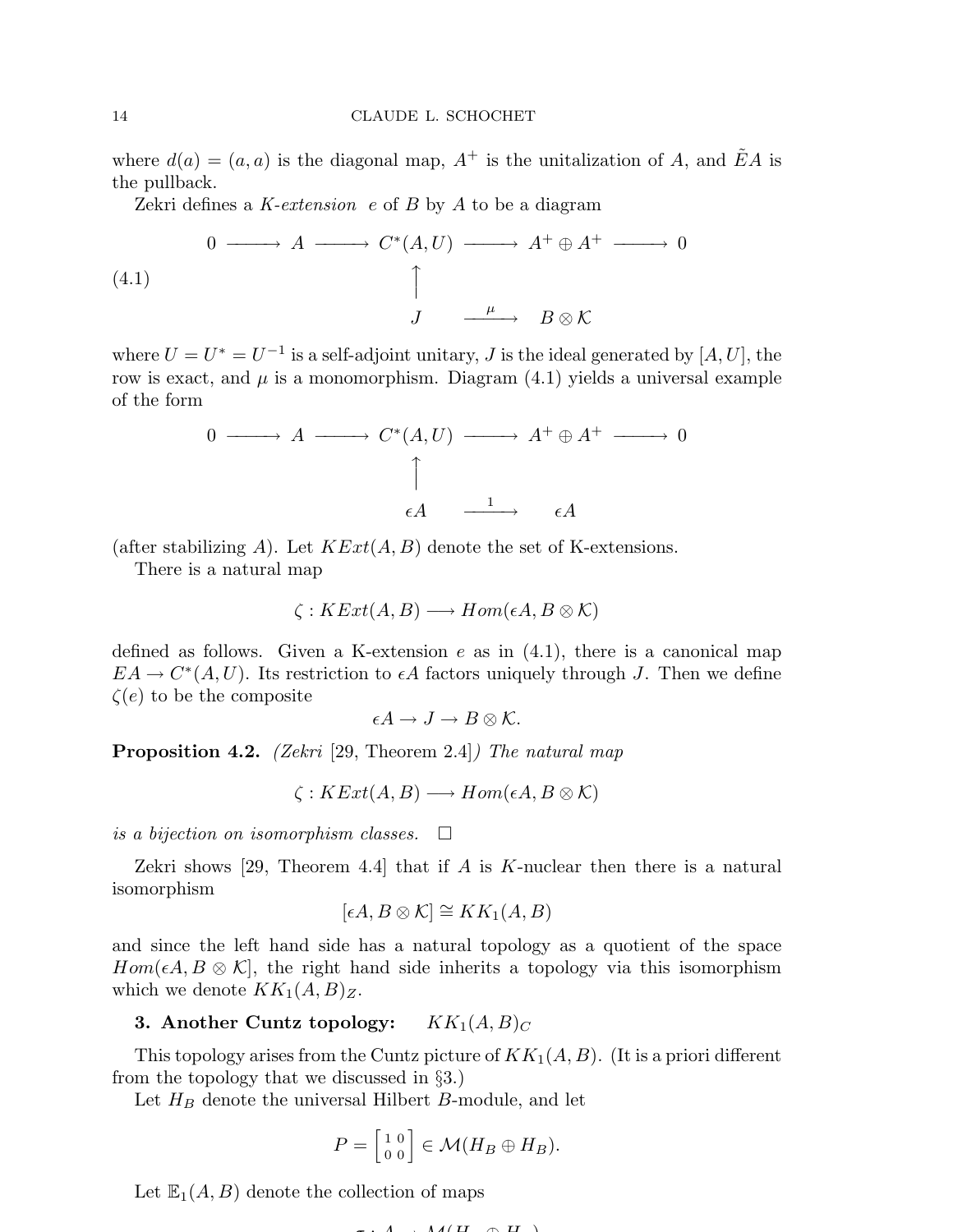such that the commutator  $[\sigma(A), P] \subset B \otimes \mathcal{K}$ , and the resulting \*-homomorphism

$$
\Upsilon_C(\sigma):A\to\mathcal{Q}(B\otimes K)
$$

given by

$$
\Upsilon_C(\sigma)(a) = \pi(P\sigma(a)P)
$$

is a monomorphism. This gives a natural map

$$
\Upsilon_C : \mathbb{E}_1(A, B) \to KK_1(A, B)
$$

We topologize the set  $\mathbb{E}_1(A, B)$  as follows. Let  $\overline{\mu}$  be a standard metric on the space  $Hom(A, \mathcal{M}(H_B))$  as in (2.1). Define a pseudometric on  $\mathbb{E}_1(A, B)$  by

$$
\mu((\sigma, P), (\sigma', P)) = max\{\bar{\mu}(P\sigma P, P\sigma' P), \ \bar{\mu}((1 - P)\sigma(1 - P), (1 - P)\sigma'(1 - P))\}.
$$

Then  $KK_1(A, B)$  inherits a topology as the quotient of  $\mathbb{E}_1(A, B)$  which we denote  $KK_1(A, B)_C$ .

## 4. The  $qA$  topology:  $KK_1(A, B)_q$

This is the topology that we used in Section 3, for which the KK-product is separately continuous. Recall that this topology is simply described. Cuntz has shown that there is a natural isomorphism  $[qA, B \otimes \mathcal{K}] \cong KK_0(A, B)$  and hence a natural isomorphism

$$
KK_1(A, B) \cong KK_0(SA, B) \cong [q(SA), B \otimes \mathcal{K}].
$$

We denote the resulting topology by  $KK_1(A, B)<sub>q</sub>$ .

We must show that these four topologies coincide. Here is the first step:

Proposition 4.3. *There is a canonical map*

$$
h_* : \mathbb{E}_1(A, B) \longrightarrow \mathcal{E}(A, B)
$$

*which is continuous and which induces an isomorphism of topological groups*

$$
\tilde{h}: KK_1(A, B)_C \longrightarrow KK_1(A, B)_S.
$$

If we ignore topologies, then  $h$  is just the identity map.

*Proof.* There is a natural map  $\mathcal{M}(H_B \oplus H_B) \to \mathcal{M}(H_B)$  given by

$$
T = \begin{bmatrix} T_{11} & T_{12} \\ T_{21} & T_{22} \end{bmatrix} \longrightarrow PTP = T_{11}.
$$

This is not a ∗-homomorphism, of course, but it certainly is continuous. Composing with the projection  $\mathcal{M}(H_B) \to \mathcal{Q}(H_B)$  we obtain a map

$$
L \cdot M(H \cap H) \cdot \Omega(H)
$$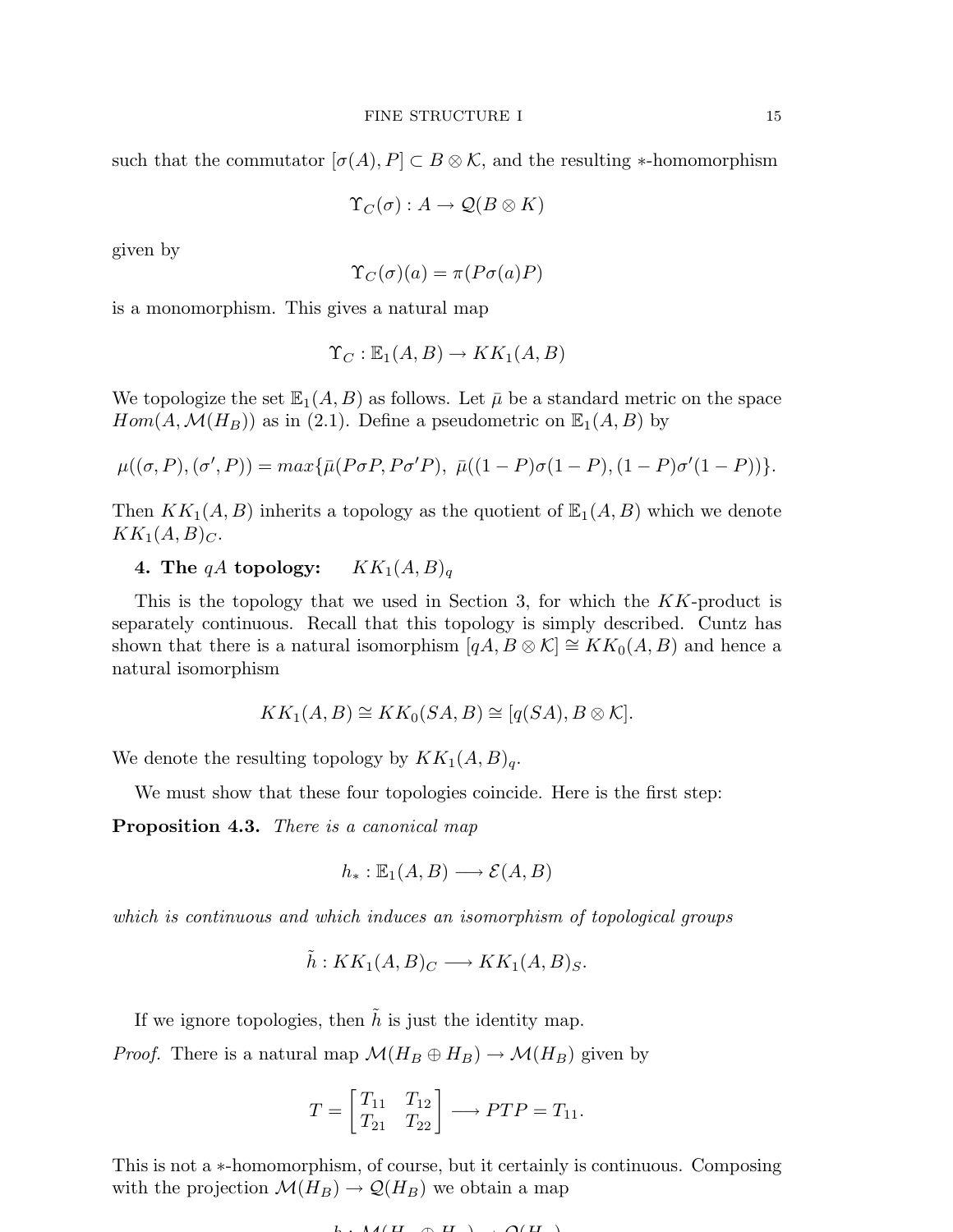which is continuous. Then  $h_*$  is defined<sup>3</sup> by

$$
h_*(\sigma, P) = h\sigma
$$

and it induces a continuous map

$$
\tilde{h}: KK_1(A, B)_C \longrightarrow KK_1(A, B)_S.
$$

Of course this is the identity map at the level of sets, but we must keep track of the topologies as well. To prove that  $\hat{h}$  is an isomorphism of topological groups, it suffices then to prove that the map  $\tilde{h}$  is open. By homogeneity, it suffices to show this in a neighborhood of zero.

So fix  $\epsilon > 0$  and let  $B_{\epsilon}^C$  be an open ball about zero in  $KK_1(A, B)_C$ . We claim that

$$
\tilde{h}(B_\epsilon^C)=B_\epsilon^S
$$

where  $B_{\epsilon}^{S}$  is the corresponding open ball in  $KK_1(A, B)_{S}$ . (This of course implies that  $h$  is open.)

Suppose first that  $[\tau] \in B_{\epsilon}^C$ . Then there is some trivial extension

$$
(\sigma, P) \in \mathbb{E}(A, B)
$$

and some extension

$$
(\hat{\tau}, P) \in \mathbb{E}(A, B)
$$

with  $\pi(P\hat{\tau}P) = \tau$  and

$$
\mu((\sigma, P), (\hat{\tau}, P)) < \epsilon.
$$

Then  $\bar{\mu}(P\sigma P, P\hat{\tau}P) < \epsilon$  in  $Hom(A, \mathcal{M}(H_B))$  and hence  $\mu([P\sigma P], [\tau]) < \epsilon$ . Thus  $\tilde{h}[\tau] \in B_{\epsilon}^S$ . So  $\tilde{h}(B_{\epsilon}^C) \subseteq B_{\epsilon}^S$ .

Conversely, suppose that  $[\tau] \in B_{\epsilon}^S$ . Then also  $-[\tau] \in B_{\epsilon}^S$ , since the pseudometric is invariant the group action. By abuse of language, we write  $-\tau$  for some representative of  $-[\tau]$ . There is some trivial extension  $\sigma : A \to \mathcal{M}(H_B)$  with  $\mu(\tau, \pi \sigma) < \epsilon$ , and similarly, some trivial extension  $\sigma': A \to \mathcal{M}(H_B)$  with  $\mu(-\tau, \pi\sigma') < \epsilon$ . Let

$$
\bar{\sigma} = \begin{bmatrix} \sigma & 0 \\ 0 & \sigma' \end{bmatrix}.
$$

$$
\tau:A\to \mathcal{Q}(H_B)
$$

lifts to a completely positive contraction  $A \to \mathcal{M}(H_B)$ . Then this completely positive map may be dilated to a  $C^*$ -homomorphism

$$
\sigma: A \to \mathcal{M}(H_B \oplus H_B)
$$

by the generalized Stinespring theorem, due to Kasparov [14]. Then  $(\sigma, P) \in \mathbb{E}(A, B)$  and  $h_*(\sigma, P) = \tau$ . Thus the canonical map

$$
h_* : \mathbb{E}_1(A, B) \longrightarrow \mathcal{E}(A, B)
$$

is continuous and surjective,

<sup>&</sup>lt;sup>3</sup>Although we do not need this, we note that  $h_*$  is onto. Any semisplit  $C^*$ -monomorphism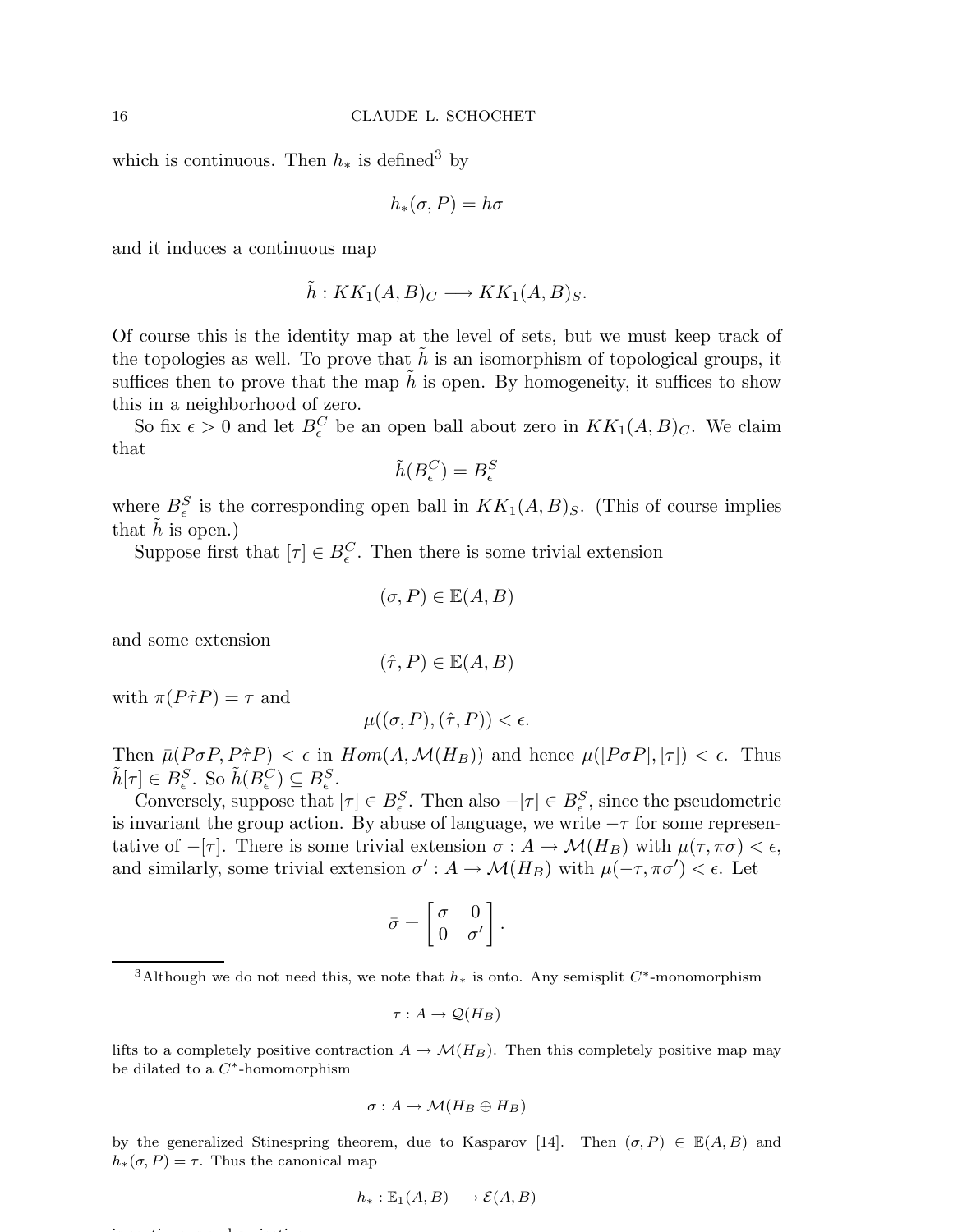$$
\tilde{\tau}: A \to \mathcal{M}(H_B \oplus H_B).
$$

Then  $(\tilde{\tau}, P) \in \mathbb{E}(A, B)$ . Finally, it is easy to see that

$$
\mu((\tilde{\tau}, P), (\bar{\sigma}, P)) < \epsilon
$$

with respect to the pseudometric on  $\mathbb{E}(A, B)$  so that

$$
\tilde{h}[\tilde{\tau}]=[\tau]\in B_{\epsilon}^C
$$

as required. This implies that  $\tilde{h}(B_{\epsilon}^C) = B_{\epsilon}^S$  and hence that  $\tilde{h}$  is open. As  $\tilde{h}$  is known to be a continuous bijection, it must be an isomorphism of topological groups, as desired.  $\square$ 

Next we compare the Cuntz and Zekri topologies, and for this we assume that A is K-nuclear.

Define

$$
\hat{\alpha} : \mathbb{E}_1(A, B) \to KExt(A, B)
$$

as follows. Given  $\sigma \in \mathbb{E}_1(A, B)$ , there is an associated K-extension

$$
\begin{array}{cccc}\n0 & \longrightarrow & A & \longrightarrow & C^*(A, 2P - 1) \\
 & & & \uparrow & & \\
 & & B \otimes \mathcal{K} & \xrightarrow{\quad 1 \quad} & B \otimes \mathcal{K}\n\end{array}
$$

which we denote  $\hat{\alpha}(\sigma, P)$ .

The composite

$$
\mathbb{E}_1(A, B) \stackrel{\hat{\alpha}}{\longrightarrow} KExt(A, B) \stackrel{\tilde{\pi}}{\longrightarrow} [\epsilon A, B \otimes \mathcal{K}]
$$

is given as follows. Given  $(\sigma, P)$ , the universal map

$$
EA \to C^*(A, 2P - 1)
$$

induces a commutative diagram

$$
EA \longrightarrow C^*(A, 2P - 1)
$$
  
\n
$$
\uparrow
$$
  
\n
$$
\varepsilon A \xrightarrow{\eta} B \otimes K \xrightarrow{\qquad 1} B \otimes K
$$

and the homotopy class of  $\eta$  is defined to be  $\alpha(\sigma, P) \in [\epsilon A, B \otimes \mathcal{K}].$ 

The map  $\tilde{\pi} \tilde{\alpha}$  is continuous, for if  $\sigma_j$  converges to  $\sigma$  then it is clear that the associated maps

$$
\hat{a}(a) \cdot A \cdot D \otimes V
$$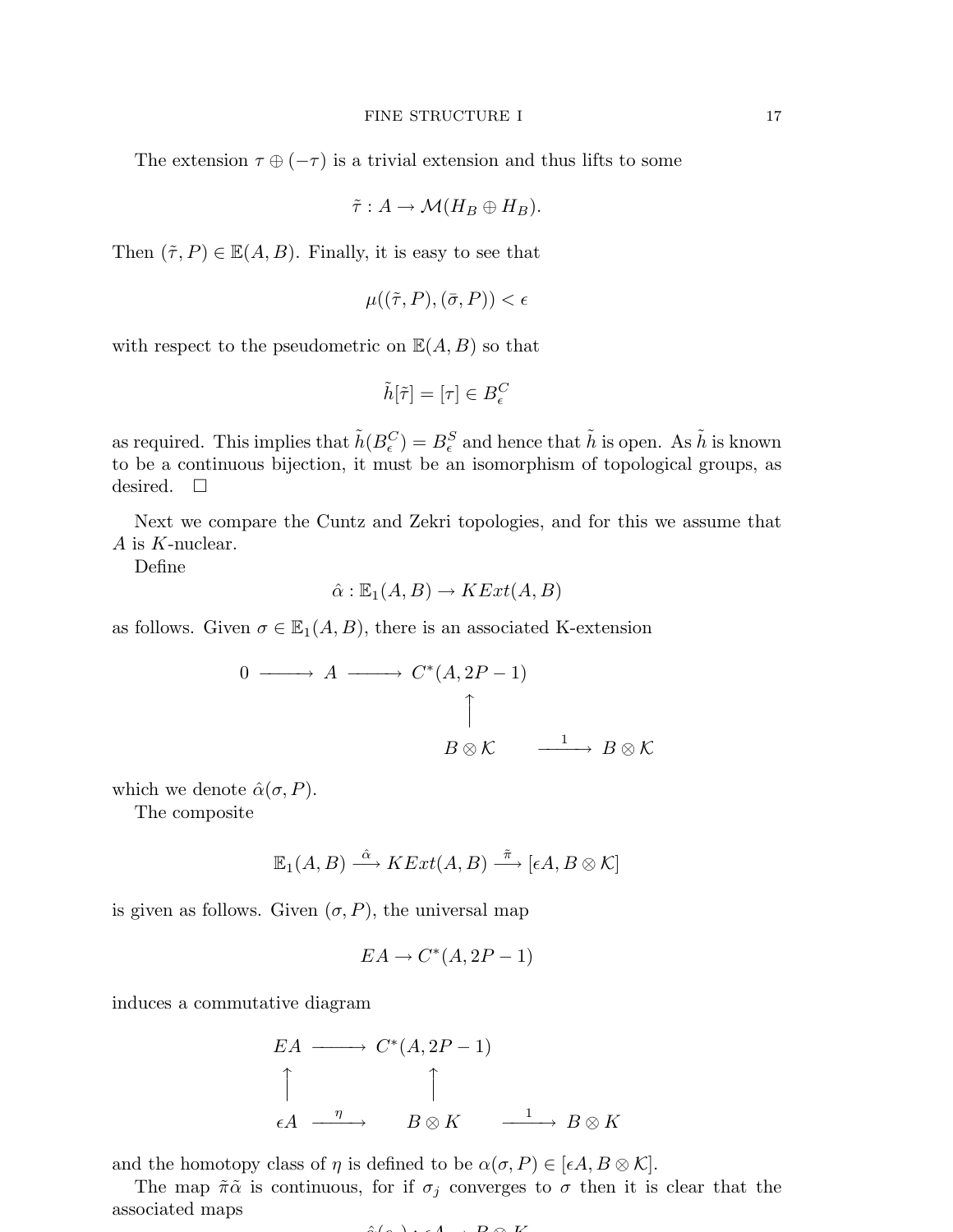converge to  $\hat{\alpha}(e)$ . Further, the map descends to homotopy classes, giving a commuting diagram

$$
\begin{array}{ccc}\n\mathbb{E}_1(A, B) & \xrightarrow{\hat{\alpha}} & KExt(A, B) \\
\downarrow \pi & & \downarrow \tilde{\pi} \\
KK_1(A, B)_C & \xrightarrow{\alpha} & [\epsilon A, B \otimes \mathcal{K}] & \xrightarrow{\cong} & KK_1(A, B)_Z\n\end{array}
$$

We may describe the map  $\alpha$  in a more universal fashion. Recall that there is a universal K-extension which we denote  $\hat{e}$ . It is immediate that  $\hat{\alpha}(\hat{e}) : \epsilon A \to \epsilon A$  is the identity element  $1_{\epsilon A}$ . Then we have

$$
\alpha(e) = \hat{\alpha}(e)_{*} 1_{\epsilon A}
$$

for any extension  $A$ , where

$$
\hat{\alpha}(e)_* : [\epsilon A, \epsilon A \otimes \mathcal{K}] \to [\epsilon A, \epsilon B \otimes \mathcal{K}].
$$

It is clear from this description that  $\alpha$  is continuous.

Next we define

$$
\beta: KK_1(A, B)_Z \to KK_1(A, B)_C.
$$

Recall that the universal K-extension has the form

$$
0 \longrightarrow A \longrightarrow EA
$$
  

$$
\uparrow
$$
  

$$
\epsilon A \xrightarrow{1} \epsilon A.
$$

Expand the diagram to

$$
0 \longrightarrow A \longrightarrow EA \longrightarrow \mathcal{M}(\epsilon A)
$$
  

$$
\uparrow
$$
  

$$
\epsilon A \longrightarrow \epsilon A.
$$

Let  $\sigma_u : A \to \mathcal{M}(\epsilon A)$  be the composite

$$
A \to EA \to \mathcal{M}(\epsilon A)
$$

in the diagram, and let  $P_u = \sigma_u((F+1)/2)$ . Then  $(\sigma_u, P_u)$  defines a universal element  $u_A \in \mathbb{E}_1(A, \epsilon A)$  and a corresponding class  $[u_A] \in KK_1(A, \epsilon A)_C$ . If h:  $\epsilon A \to B \otimes \mathcal{K}$  then we define

$$
\beta(h) = h_*([u_A]).
$$

Alternately we may construct this class explicitly using quasi-unital approximations. Given  $[h] \in [\epsilon A, B \otimes \mathcal{K}]$ , choose a quasi-unital representative  $h : \epsilon A \to B \otimes \mathcal{K}$ . Then we may define  $\beta(h) = [(\sigma_h, P_h)]$  where  $\sigma_h$  is the composite

$$
A \xrightarrow{\sigma_u} \mathcal{M}(\epsilon A) \xrightarrow{\mathcal{M}(h)} \mathcal{M}(B \otimes \mathcal{K})
$$

and  $P_h = \mathcal{M}(h)(P_u)$ .

 $I_{\rm eff}$  is continuous.  $\theta$  is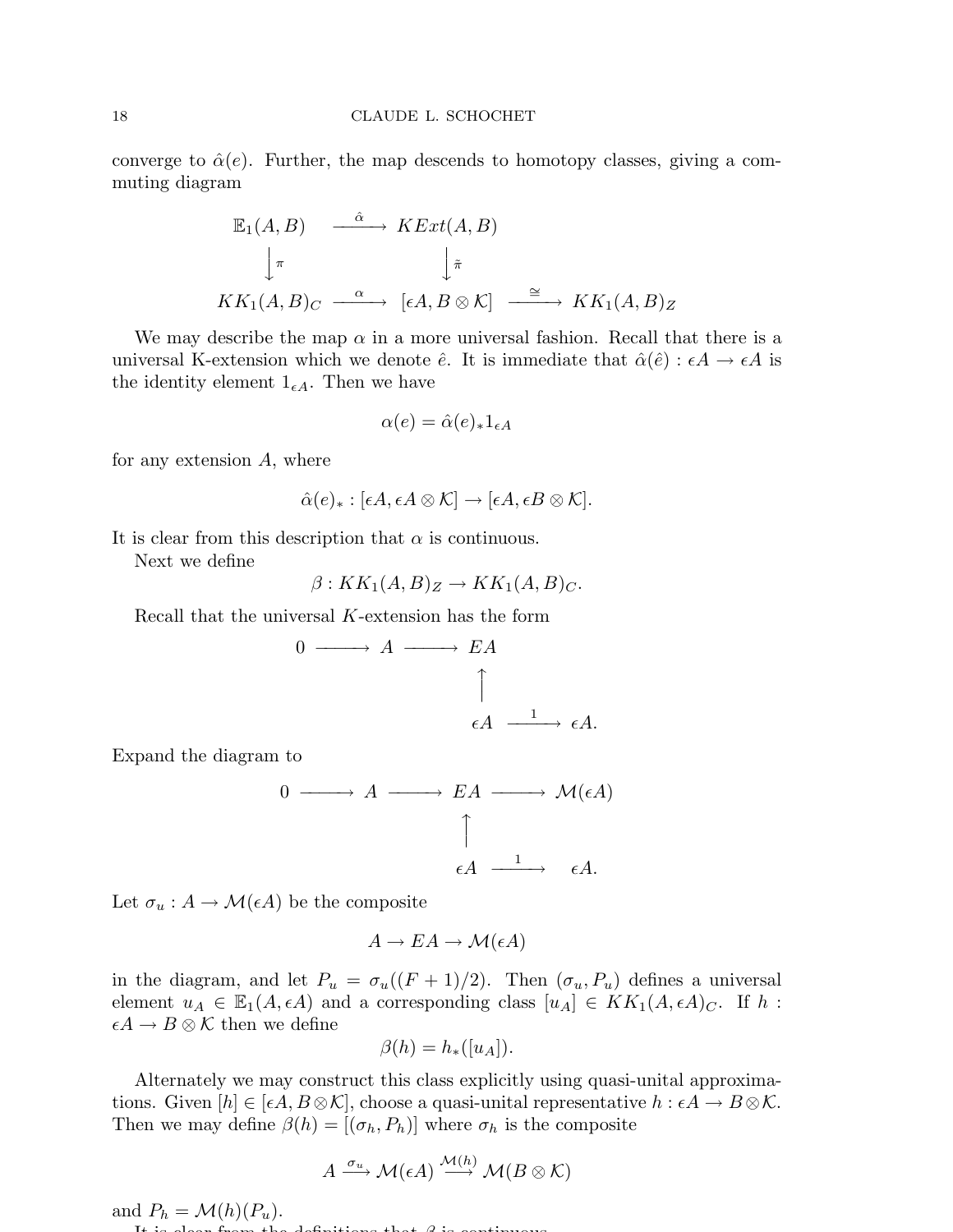Theorem 4.4. *Suppose that* A *is* K*-nuclear. Then the map*

$$
\alpha: KK_1(A, B)_Z \cong [\epsilon A, B] \to KK_1(A, B)_C
$$

*is an isomorphism of topological groups with inverse* β*.*

*Proof.* Zekri has shown that the map  $\alpha$  is a bijection with inverse  $\beta$ , so the only point at issue is whether these maps are continuous. They are indeed, as we have shown above.

 $\Box$ 

We note that Higson has shown (cf. [2, 22.1]) that for any choice of a rank 1 projection e, the natural map  $A \to A \otimes \mathcal{K}$  sending a to  $a \otimes e$  gives rise to a natural isomorphism

$$
[A \otimes \mathcal{K}, B \otimes \mathcal{K}] \stackrel{\cong}{\longrightarrow} [A, B \otimes \mathcal{K}].
$$

We use this isomorphism below without further comment.

Next we show that  $KK_1(A, B)_q \cong KK_1(A, B)_Z$ .

Theorem 4.5. *Suppose that* A *is* K*-nuclear. Then there is a natural homeomorphism*

$$
[\epsilon A, B \otimes \mathcal{K}] \stackrel{\cong}{\longrightarrow} [qSA, B \otimes \mathcal{K}]
$$

*such that the diagram*

$$
[\epsilon A, B \otimes \mathcal{K}] \longrightarrow [qSA, B \otimes \mathcal{K}]
$$

$$
\downarrow \cong \qquad \qquad [\simeq
$$

$$
KK_1(A, B)_Z \longrightarrow KK_1(A, B)_q
$$

*commutes.*

The K-nuclearity assumption (or something like it) apparently is needed since under that hypothesis there is a natural homotopy equivalence  $\epsilon A \rightarrow q \epsilon A$  which we use. This is due to Zekri [29], who notes that the  $\epsilon A$  is not necessarily homotopy equivalent to  $q\epsilon A$  for A not K-nuclear.

*Proof.* Zekri shows [30] that  $\epsilon A$  is KK-equivalent to SA. Let

$$
u: q\epsilon A \to SA \otimes \mathcal{K}
$$
 and  $v: qSA \to \epsilon A \otimes \mathcal{K}$ 

represent classes  $[u] \in KK_0(\epsilon A, SA)$  and  $[v] \in KK_0(SA, \epsilon A)$  in the Cuntz picture which implement the KK-equivalence.

Define a map

$$
\eta : [\epsilon A, B \otimes \mathcal{K}] \longrightarrow [qSA, B \otimes \mathcal{K}]
$$

to be the composite

$$
[\epsilon A, B \otimes \mathcal{K}] \,\cong\, [\epsilon A \otimes \mathcal{K}, B \otimes \mathcal{K}] \xrightarrow{v^*} [qSA, B \otimes \mathcal{K}]
$$

In the other direction, define a map

$$
0. [eC A, D \otimes V] \qquad [eA, D \otimes V]
$$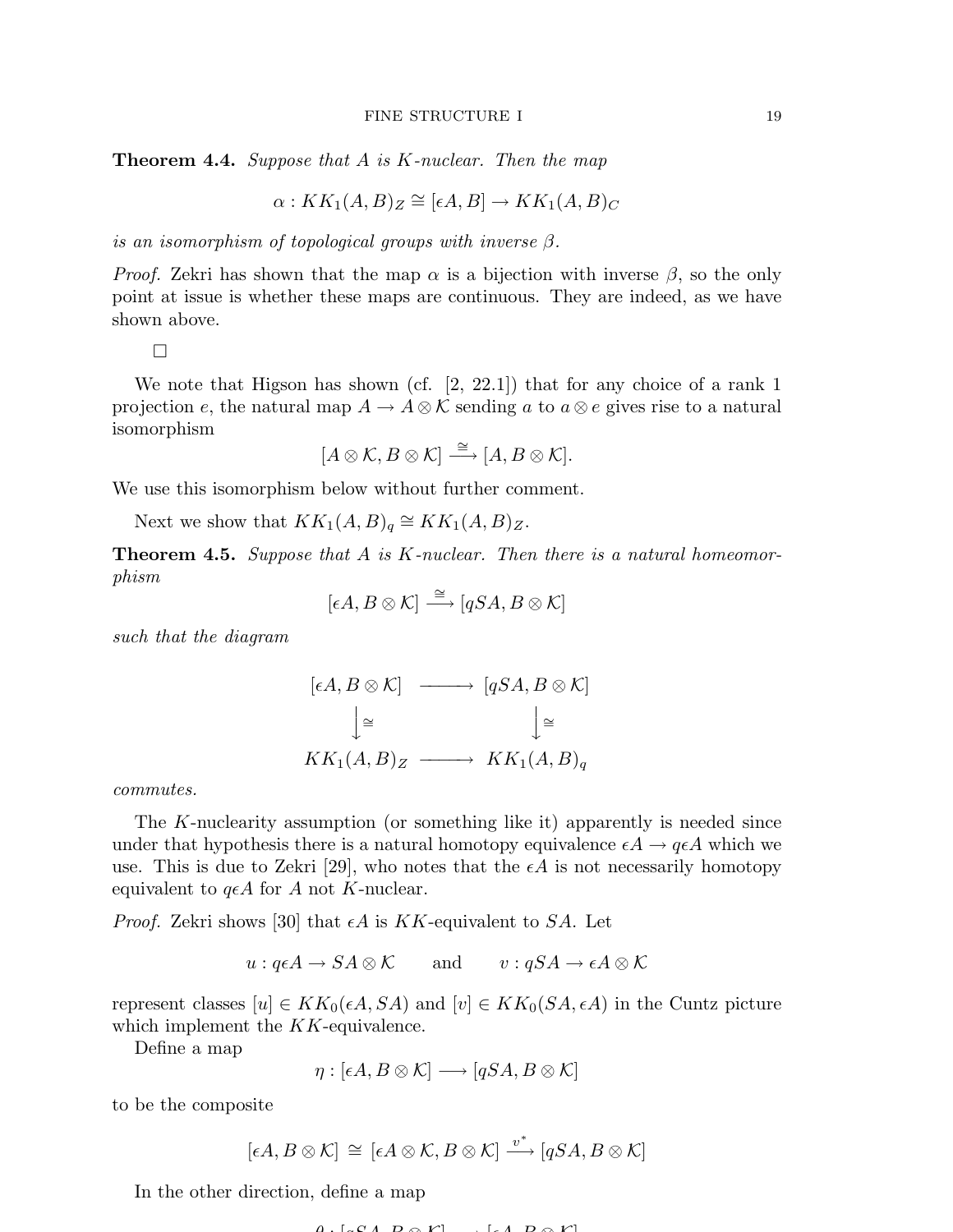as follows. If  $g: qSA \to B \otimes \mathcal{K}$  then define  $\theta([g])$  to be the homotopy class of the composition

$$
\epsilon A \xrightarrow{\simeq} q \epsilon A \xrightarrow{qu} q(SA \otimes \mathcal{K}) \longrightarrow q(SA) \otimes \mathcal{K} \xrightarrow{g \otimes 1} B \otimes \mathcal{K} \otimes \mathcal{K} \longrightarrow B \otimes \mathcal{K}
$$

where  $\epsilon A \stackrel{\simeq}{\longrightarrow} q\epsilon A$  is the homotopy equivalence of Zekri. (This is where we use the K-nuclearity assumption.) These maps are clearly homomorphisms which are natural in B for fixed A. (They do depend upon the choice of  $KK$ -equivalence, of course.) We must show that  $\eta$  and  $\theta$  are inverse to one another.

The map  $\eta\theta([q])$  is the composite

$$
qSA \xrightarrow{v} \epsilon A \otimes \mathcal{K} \simeq q(\epsilon A) \otimes \mathcal{K} \simeq q^2(\epsilon A) \otimes \mathcal{K} \xrightarrow{qu \otimes 1} qSA \otimes \mathcal{K} \xrightarrow{g} B \otimes \mathcal{K} \otimes \mathcal{K} \cong B \otimes \mathcal{K}
$$

which is homotopic to  $qSA \stackrel{g}{\longrightarrow} B \otimes \mathcal{K}$  since the composite

$$
qSA \xrightarrow{v} \epsilon A \otimes \mathcal{K} \simeq q(\epsilon A) \otimes \mathcal{K} \simeq q^2(\epsilon A) \otimes \mathcal{K} \xrightarrow{qu \otimes 1} qSA \otimes \mathcal{K}
$$

is essentially the KK-product

$$
v\otimes_{\epsilon A} u=1_{KK_0(SA,SA)}.
$$

Thus  $\Psi\Theta([g]) = [g]$ . Similarly, in the other direction  $\theta\eta([f]) = [f]$  via the fact that

$$
u\otimes_{SA} v=1_{KK_0(\epsilon A,\epsilon A)}.
$$

The maps  $\eta$  and  $\theta$  are visibly continuous, and hence they are homeomorphisms.

 $\Box$ 

We conclude this section by summarizing our principal conclusions.

Theorem 4.6. *Suppose that* A *and* B *are separable* C ∗ *-algebras and that* A *is* K*-nuclear. Then there are natural isomorphisms of topological groups*

$$
KK_1(A, B)_S \cong KK_1(A, B)_Z \cong KK_1(A, B)_C \cong KK_1(A, B)_q.
$$

*Thus if all* C ∗ *-algebras appearing in the first variable of* KK *are* K*-nuclear, then the Kasparov* KK*-pairing is separately continuous in the Salinas topology.*

 $\Box$ 

**Remark 4.7** In our applications we normally assume that  $A$  is  $K$ -nuclear since our applications deal with Salinas's work on quasidiagonality and hence require that the Kasparov pairing be continuous in the topology that he uses. So we shall take all  $C^*$ -algebras appearing in the first variable of  $KK$  to be K-nuclear for the rest of the paper. Generally speaking the results still hold without this assumption, but they have to be interpreted as holding for the topology  $KK_*(A, B)_q.$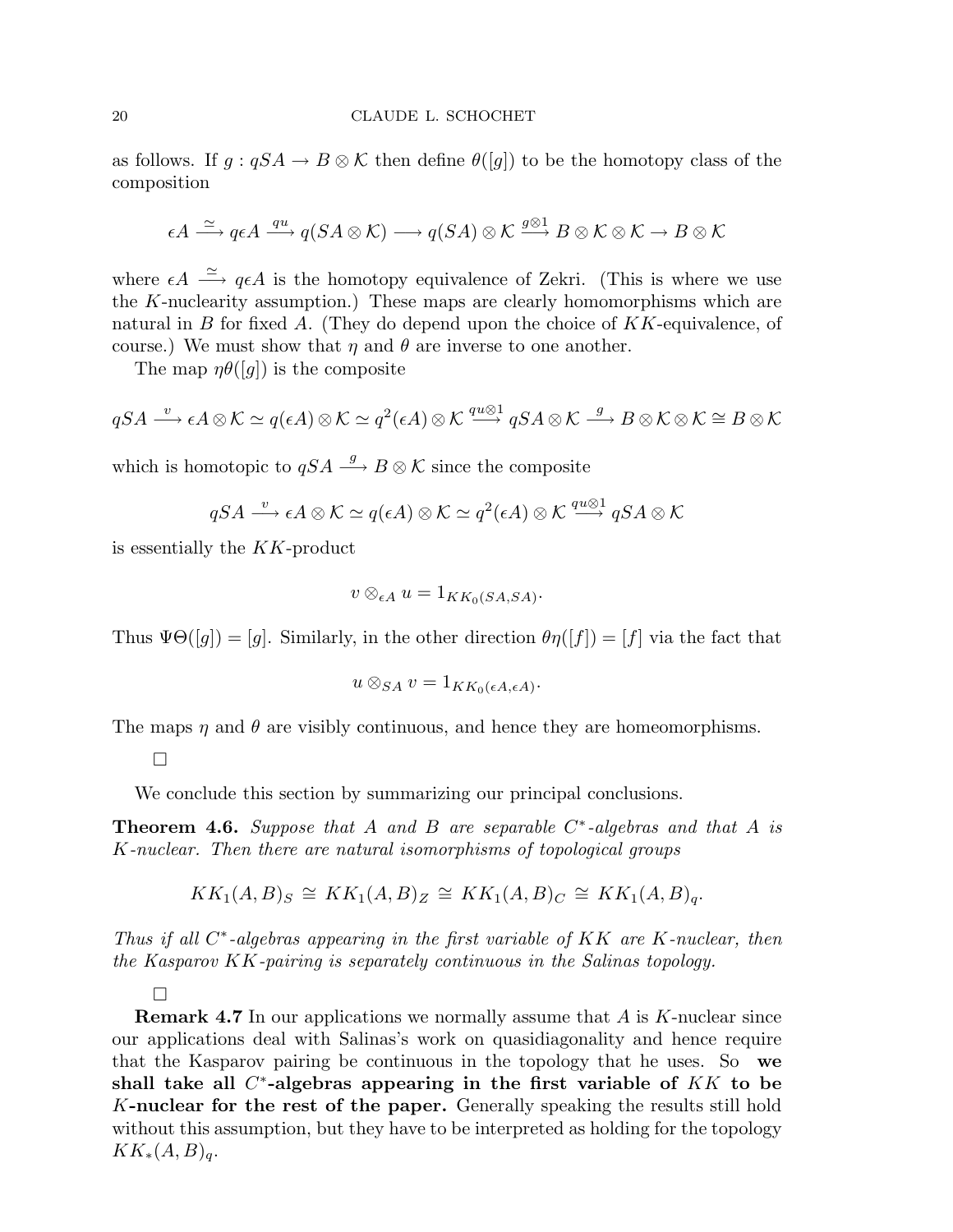#### FINE STRUCTURE I 21

#### 5. Consequences of the continuity of the KK-product

In this section we begin our application of the continuity of the KK-pairing in order to show that other structural maps are continuous. The first result is an immediate and very useful consequence.

Theorem 5.1. *Suppose that the* C ∗ *-algebra* D *is* KK*-equivalent to* D′ *via an invertible*  $KK$ -class  $y \in KK_0(D, D')$ . Then for any C<sup>\*</sup>-algebra B the induced *isomorphism*

$$
y \otimes_{D'} (-): KK_*(D', B) \longrightarrow KK_*(D, B)
$$

*is an isomorphism of topological groups and for any* C ∗ *-algebra* A *the induced isomorphism*

$$
(-) \otimes_D y : KK_*(A, D) \to KK_*(A, D')
$$

*is an isomorphism of topological groups.*

*Proof.* Let  $y' \in KK_0(D', D)$  be the KK-inverse of y. Then the map

$$
y' \otimes_D (-): KK_*(D, B) \longrightarrow KK_*(D', B)
$$

is the inverse to the map  $y \otimes_{D'} (-)$ . Both of these maps are continuous, by Theorem 4.6, and that implies that the map  $y \otimes_{D'} (-)$  is an isomorphism of topological groups. The second part of the theorem is proved similarly.  $\Box$ 

Suppose given a short exact sequence

$$
0 \to J \xrightarrow{i} A \xrightarrow{p} A/J \to 0
$$

which is split with splitting  $s: A/J \to A$ . There is a natural KK-class

$$
[1_A] - [sp] \in KK_0(A, A)
$$

and this class lies in the image of the injection

$$
KK_0(A,J) \xrightarrow{i_*} KK_0(A,A).
$$

We denote by  $t^s \in KK_0(A, J)$  the unique class satisfying

$$
i_*(t^s) = [1_A] - [sp].
$$

## Proposition 5.2.

(1) *Suppose that*

$$
0 \to J \xrightarrow{i} A \xrightarrow{p} A/J \to 0
$$

*is a split short exact sequence with splitting*  $s : A/J \rightarrow A$ *. Then there is a canonical*<sup>4</sup> *isomorphism of topological groups*

$$
KK_*(A, B) \cong KK_*(J, B) \oplus KK_*(A/J, B).
$$

 $4d$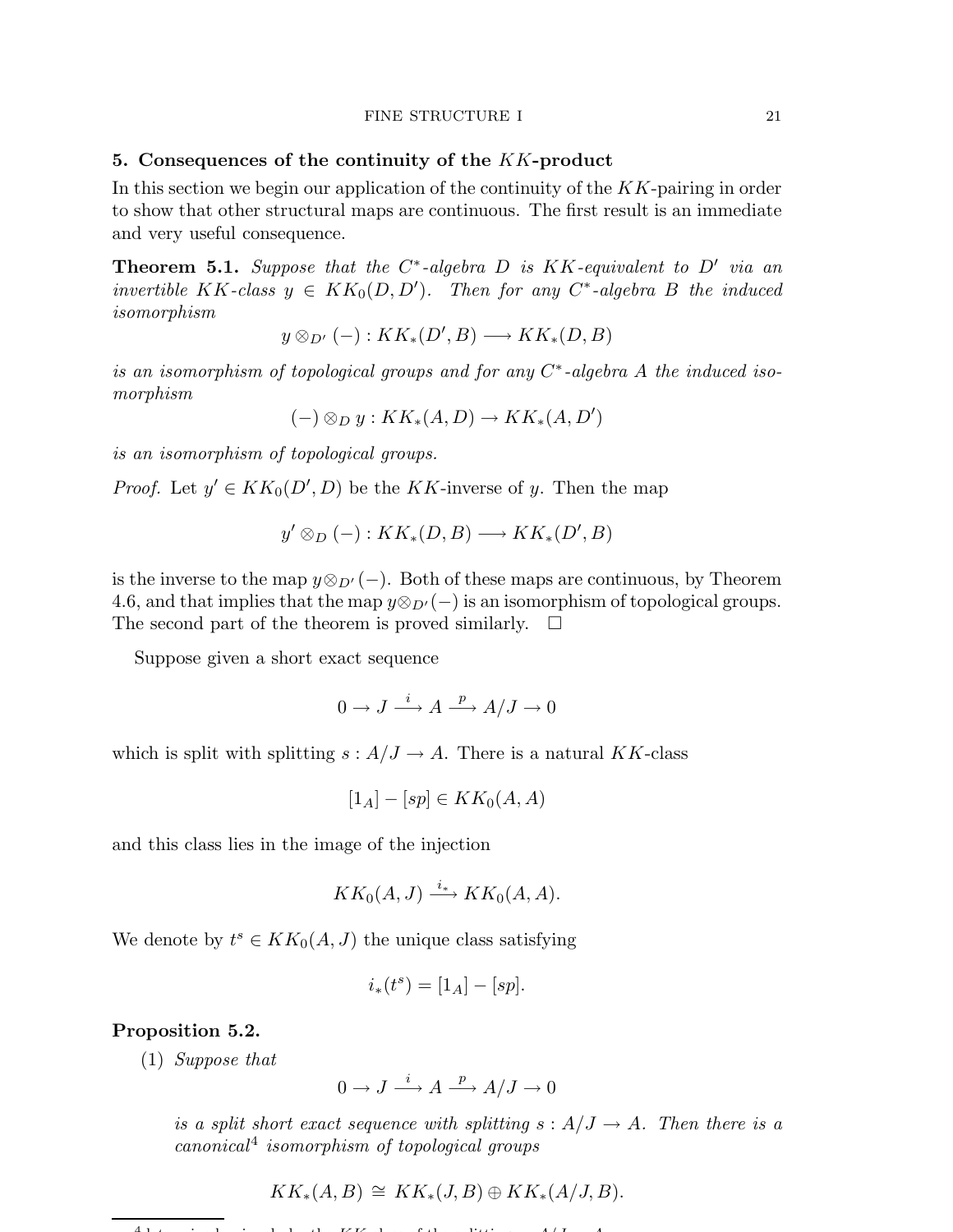*The continuous structural maps are given by*

$$
i^* : KK_*(A, B) \longrightarrow KK_*(J, B),
$$
  

$$
s^* : KK_*(A, B) \longrightarrow KK_*(A/J, B),
$$
  

$$
p^* : KK_*(A/J, B) \longrightarrow KK_*(A, B),
$$

*and*

$$
t^s: KK_*(J, B) \longrightarrow KK_*(A, B).
$$

(2) *Suppose that*

 $0 \to J \stackrel{i}{\longrightarrow} B \stackrel{p}{\longrightarrow} B/J \to 0$ 

*is a split short exact sequence with splitting*  $s : B/J \to B$ *. Then there is a canonical isomorphism of topological groups*

$$
KK_*(A, B) \cong KK_*(A, J) \oplus KK_*(A, B/J).
$$

*with continuous structural maps which are analogous to the maps of Part (1).*

*Proof.* (1): The algebraic isomorphism follows immediately from exactness properties of the Kasparov groups, and three of the four structural maps are obviously continuous. The real point is that the map  $t^s$  also is continuous, which follows from Theorem 4.6. The proof of (2) is similar.  $\square$ 

Note that whenever there is an isomorphism  $G \cong G_1 \oplus G_2$  of topological groups then the projection maps are open. We use this fact in the following theorem.

**Theorem 5.3.** Suppose that  $\{A_j\}$  is a countable family of  $C^*$ -algebras. Then the *natural isomorphism of groups*

$$
\varphi: KK_*(\oplus A_j, B) \longrightarrow \prod KK_*(A_j, B)
$$

*is an isomorphism of topological groups, where the right hand side is topologized as the product of the topological groups*  $KK_*(A_i, B)$ *.* 

*Proof.* The map  $\varphi$  is the product of the maps

$$
\varphi_k: KK_*(\oplus A_j, B) \longrightarrow KK_*(A_k, B)
$$

induced by the canonical inclusions  $A_k \to \bigoplus A_j$ , and the map  $\varphi$  is known to be an isomorphism, by work of J. Rosenberg [18, 1.12]. Each map  $\varphi_k$  is continuous, and this implies that the map  $\varphi$  is continuous.

It remains to show that the map  $\varphi$  is open, and for this it suffices to show that each  $\varphi_k$  is open. This is indeed the case, by Proposition 5.2, since each sequence

$$
0 \to A_k \to \oplus A_j \to (\oplus A_j)/A_k \to 0
$$

is split exact.  $\square$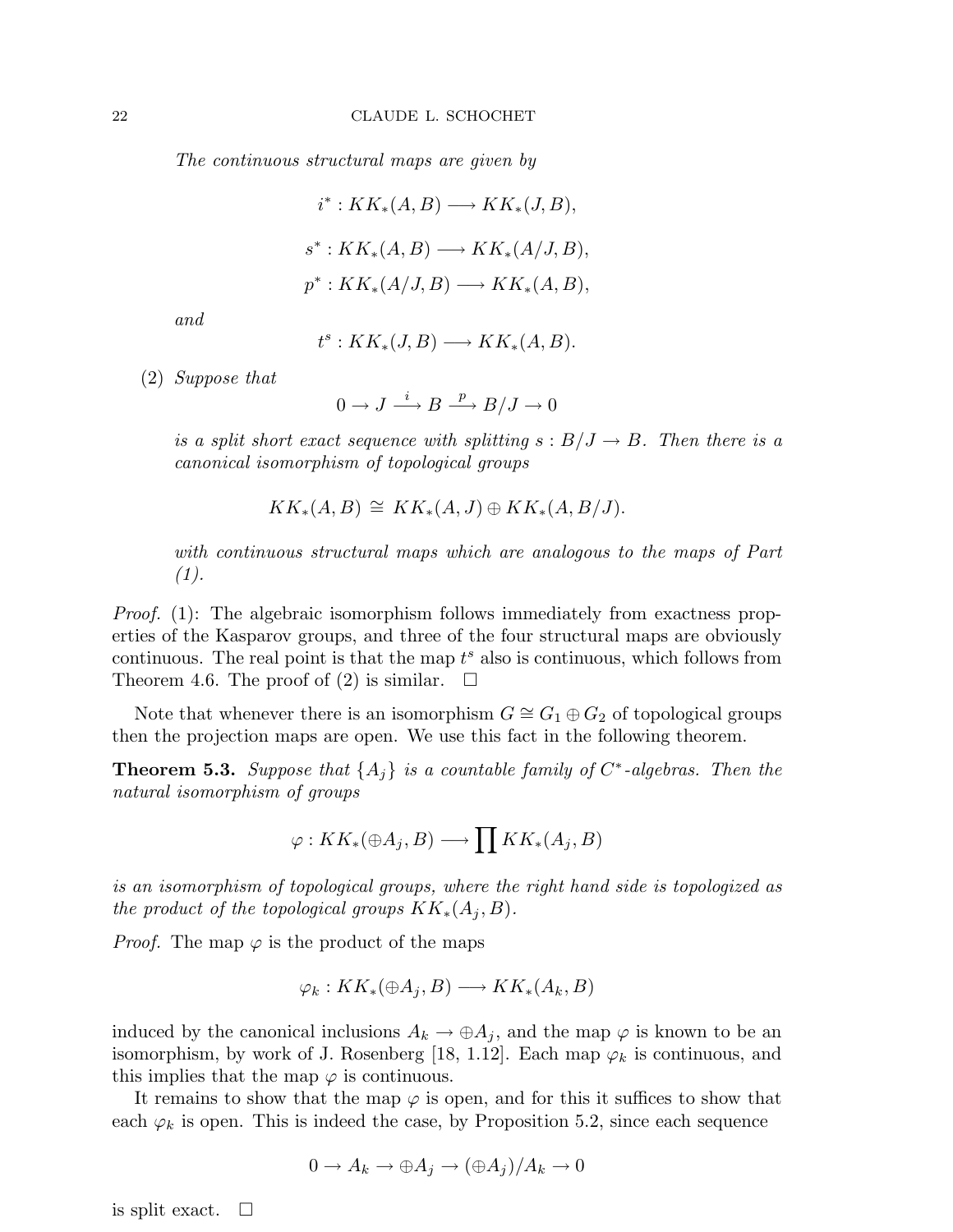#### 6. Polonais and Pseudopolonais groups

Recall from C.C. Moore [16, 17] that a topological space X is said to be *polonais* if it is complete, separable, and metric. If  $X$  is a topological group then we also insist that the metric be invariant under the group action.

The motivating example is the space  $Hom(A, B)$ , where A and B are separable. Then this is a polonais space.

Definition 6.1. *A topological group* G *is said to be pseudopolonais if it is separable, pseudometric, and if the quotient group*  $\overline{G} = G/G_o$  *of the group* G *by*  $G_o$ *, the closure of zero, with the quotient topology is a polonais group.*

We note that this is in the direction but not as general as the weakening of the polonais hypothesis considered by C. C. Moore [17, p. 10].

If A and B are separable then the space  $|A, B|$  with its natural topology is separable, complete, and has a pseudometric  $\hat{\mu}$  given as in Section 4.

Theorem 6.2. *The groups* KK∗(A, B) *have a natural structure as pseudopolonais topological groups given by the isomorphism of topological groups*

$$
KK_0(A, B) \cong [qA, B \otimes \mathcal{K}]
$$
  

$$
KK_1(A, B) \cong [q(SA), B \otimes \mathcal{K}].
$$

*Proof.* Theorem 4.6 gives us the isomorphisms as indicated. So it suffices to show that  $[qA, B \otimes \mathcal{K}]$  has the structure of a pseudopolonais topological group. Given the observation above, the group is complete, separable, and pseudopolonais. It remains to check that the group action is invariant under the metric. The group addition operation is given as follows: if  $f, g : qA \to B \otimes \mathcal{K}$  then  $[f] + [g]$  is the homotopy class of the composite

$$
qA \overset{(f,g)}{\longrightarrow} (B \otimes \mathcal{K}) \oplus (B \otimes \mathcal{K}) \ \subseteq \ B \otimes \mathcal{K} \otimes M_2(\mathbb{C}) \ \cong \ B \otimes \mathcal{K}
$$

and it is easy to check that this respects the pseudometric.

 $\Box$ 

Next we recall some important facts about polonais groups which are all found in [17, 2.3].

#### Theorem 6.3.

- (1) If  $\{G_i\}$  is a sequence of polonais groups then their product  $\prod_i G_i$  with the *product topology is polonais.*
- (2) *Suppose that*

$$
0\to G'\stackrel{i}{\longrightarrow}G\stackrel{j}{\longrightarrow}G''\to 0
$$

*is a short exact sequence of Hausdorff topological groups with* i *a homeomorphism onto its image and* j *continuous and open. Then* G *is polonais if and only if* G′ *and* G′′ *are polonais.*

- (3) Let  $G_1$  and  $G_2$  be separable metric groups with  $G_1$  polonais, and let  $\phi$ :  $G_1 \rightarrow G_2$  *be a Borel homomorphism. Then*  $\phi$  *is continuous.*
- (4) Let  $G_1$  and  $G_2$  be polonais and let  $\phi: G_1 \to G_2$  be a continuous bijection. *Then* φ *is open and hence an isomorphism of topological groups.*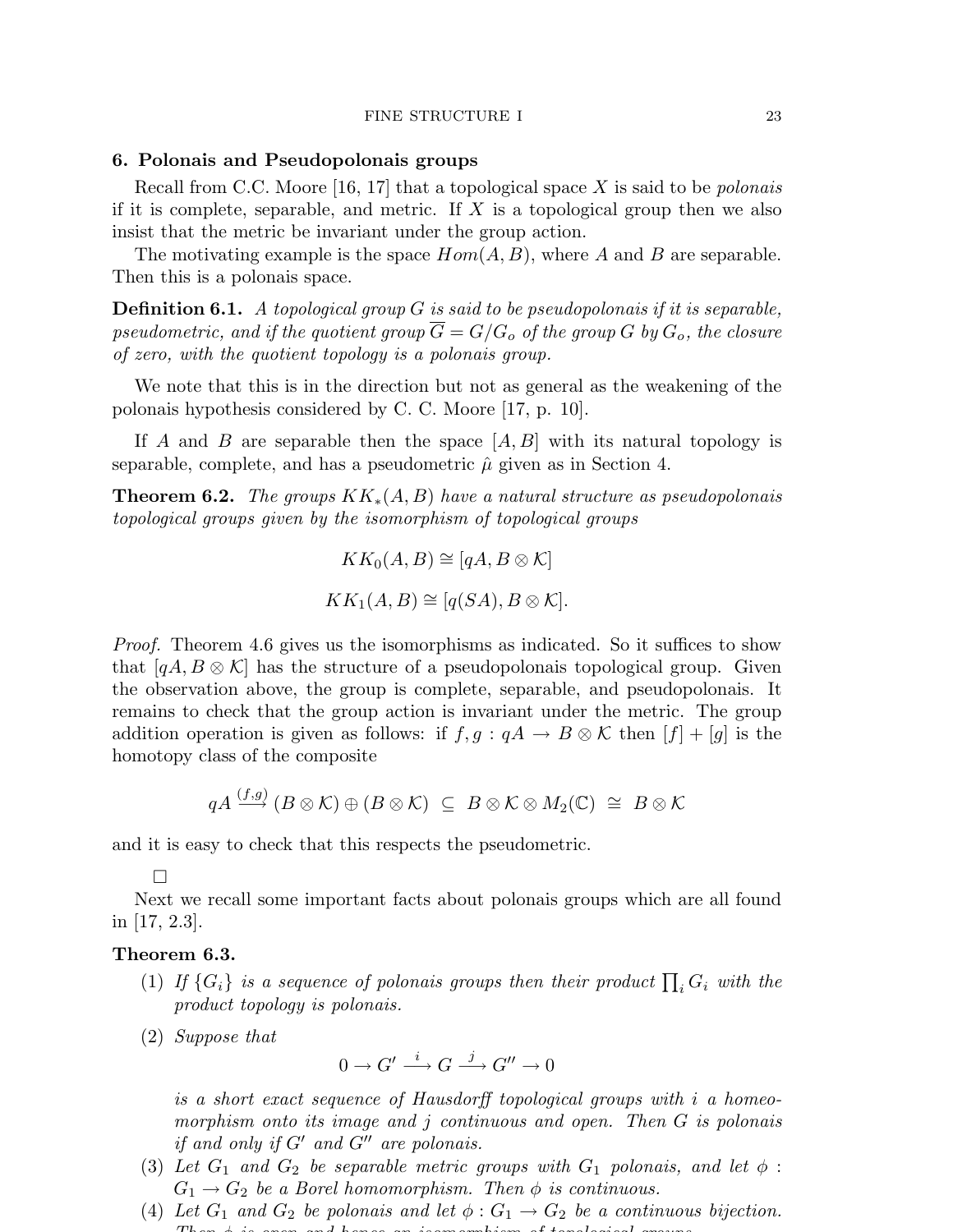*Proof.* Part 1 is [17, Prop. 2] and Part 2 is [10, Prop. 3]. Parts 3 and 4 appear as [17, Prop. 5]; Moore attributes them to Banach [1] and to Kuratowski [15] respectively.  $\square$ 

Here is an easy consequence.

**Proposition 6.4.** *Suppose that* G and H are polonais groups and that  $f: G \to H$ *is a continuous homomorphism.*

(1) *Suppose that* Im(f) *is a closed subgroup of* H*. Give* G/Ker(f) *the quotient topology from G and* Im(f) *the relative topology from* H*. Then the natural bijection*

$$
\hat{f}: G/Ker(f) \to Im(f)
$$

*is an isomorphism of topological groups and hence* f *itself is relatively open.*

(2) If f is onto then  $\hat{f}: G/Ker(f) \to H$  is an isomorphism of topological *groups.*

(3) *If*

$$
G_1 \xrightarrow{f_1} G_2 \xrightarrow{f_2} G_3
$$

*is an exact sequence of polonais groups then*  $Im(f_1) \cong Ker(f_2)$  *is closed, and hence, topologizing as in 1), the natural map is an isomorphism*

$$
G_1/Ker(f_1) \cong Im(f_1)
$$

*of topological groups.*

*Proof.* Both  $G/Ker(f)$  and  $Im(f)$  are polonais in their specified topologies, and  $\hat{f}$ is a continuous bijection. So 1) is immediate from Theorem 6.3 (4). Parts 2) and 3) follow at once from 1.  $\square$ 

**Proposition 6.5.** *Suppose that* G *and* H *are pseudopolonais groups and that*  $\beta$ :  $G \to H$  is a continuous homomorphism inducing  $\beta' : G_o \to H_o$ . Suppose that  $\overline{\beta}$  :  $\overline{G} \rightarrow \overline{H}$  *is an open map.* 

- (1) *If both*  $\beta$  *and*  $\beta'$  *are onto, then*  $\beta$  *is an open map.*
- (2) *If both* β *and* β ′ *are bijections, then* β *is an isomorphism of topological groups.*

*Proof.*

We first consider 1). Let U be an open neighborhood of 0 in  $G$ . Then of course  $G_0 \subseteq U$ . We wish to show that  $\beta(U)$  is open in H. Note that

$$
\beta^{-1}\beta U = \{u + z : u \in U, \ z \in Z\} = \bigcup_{z \in Z} (U + z)
$$

and this is a union of open sets, hence open. Thus without loss of generality, we may assume that U is open and saturated with respect to  $\beta$ ; i.e.,  $U = \beta^{-1}\beta U$ . Consider the commuting diagram

$$
G \xrightarrow{\beta} H
$$
  

$$
\downarrow \pi \qquad \qquad \downarrow \pi
$$
  

$$
\overline{B} \qquad \overline{C}
$$

 $-$ →  $+$ 

Grant College College College College College College College College College College College College College College College College College College College College College College College College College College College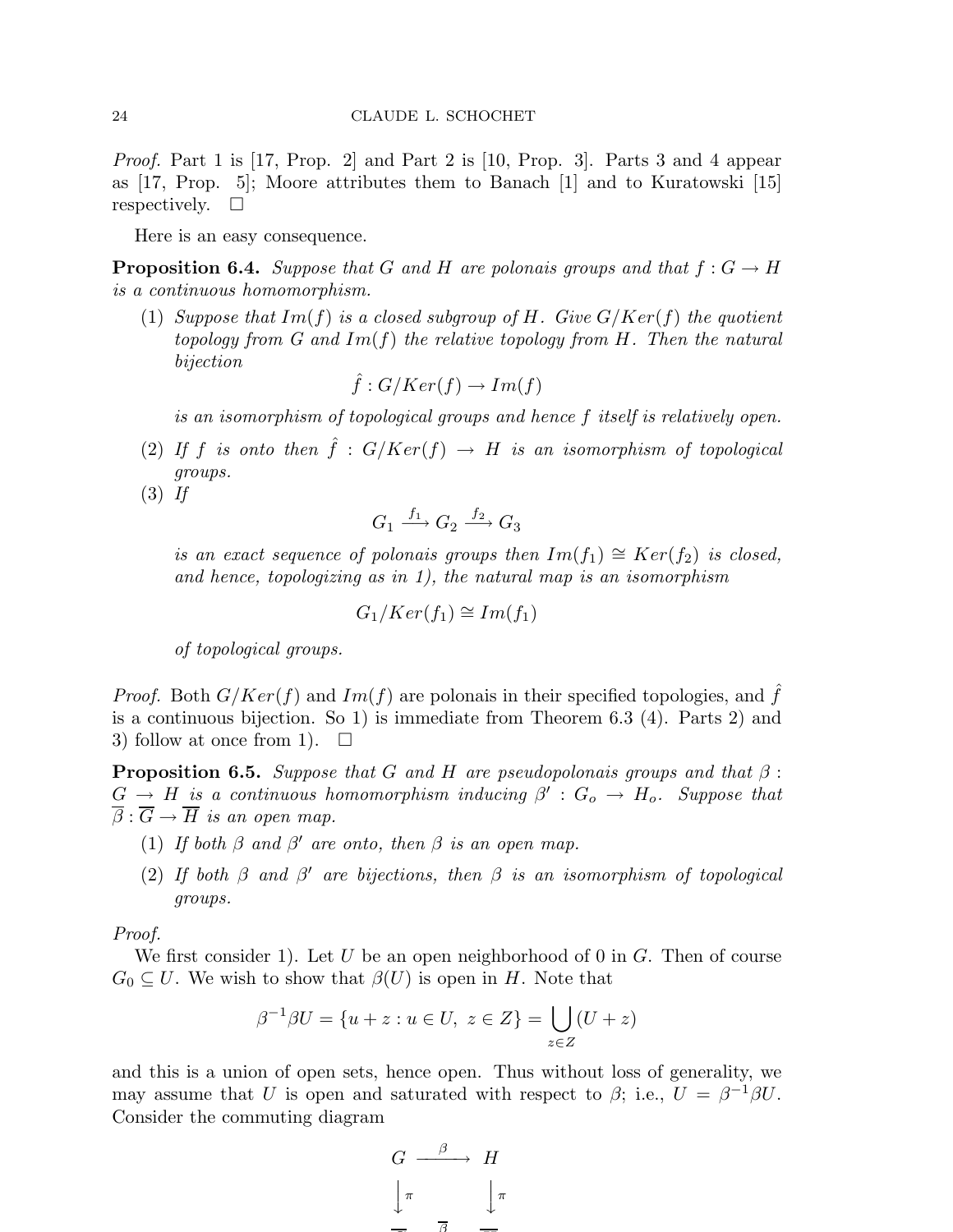The map  $\overline{\beta}$  is open by assumption, and hence  $\pi \beta U$  is open in  $\overline{H}$ . This implies that the  $\pi$ -saturation of  $\beta U$ , is open in H. However,

$$
Sat(\beta U) = \beta(U) + H_0
$$
  
=  $\beta(U) + \beta(G_o)$   
=  $\beta(U + G_o)$   
=  $\beta(U)$ 

and this completes the proof of 1). Part 2) follows from 1).  $\Box$ 

Corollary 6.6. *Suppose that* G *is a pseudopolonais group with closed subgroup* G′ *. Let* G′′ *be a polonais group and suppose that there is a short exact sequence*

$$
0 \to G' \to G \xrightarrow{f} G'' \to 0
$$

*with* f *continuous. Give* G/G′ *the quotient polonais topology. Then the natural algebraic isomorphism*

$$
\hat{f}:G/G'\stackrel{\cong}{\longrightarrow}G''
$$

*is an isomorphism of topological groups.*

*Proof.* This is immediate from 6.3 and the fact that polonais groups are Hausdorff.  $\square$ 

Our proof of the following result from folklore is based entirely upon ideas of C. C. Moore, particularly [17, Prop. 11] and [16, Prop. 1.4].

Theorem 6.7. *Suppose that* G*,* H*, and* K *are polonais groups and that*

 $m: G \times H \longrightarrow K$ 

*is a bilinear pairing which is separately continuous. Then* m *is jointly continuous.*

*Proof.* The fact that m is separately continuous implies that the map  $m$  is jointly measurable, by a result of Kuratowski [15, p. 285]. A theorem of Banach [1, p. 25] implies that there exists a set  $P \subseteq G \times H$  of first category such that the function

$$
m: (G \times H) - P \longrightarrow K
$$

is continuous.

We write  $m(g, h) = gh$  for convenience. Suppose that  $(g_n, h_n) \rightarrow (g_o, h_o)$  in  $G \times H$ . We must prove that  $g_n h_n \to g_0 h_0$  in K. Consider the set

$$
\tilde{P} = \bigcup_{n=1}^{\infty} P(-g_n, -h_n).
$$

This is a set of first category in  $G \times H$ , and so  $\tilde{P} \neq G \times H$ . Choose some  $(g, h) \in$  $(G \times H) - \tilde{P}$ . Then

$$
(g+g_n, h+h_n) \in (G \times H) - P \qquad \forall n
$$

and since  $m$  is continuous on that set, we have

$$
(g+g_n)(h+h_n) \to (g+g_o)(h+h_o).
$$

We know that  $g_n h \to g_0 h$  and that  $g h_n \to g h_0$  and so subtracting these terms and the constant term yields  $g_n h_n \to g_o h_o$  as required.  $\Box$ 

$$
0 +
$$
 last we can complete the proof of the main theorem of this mean.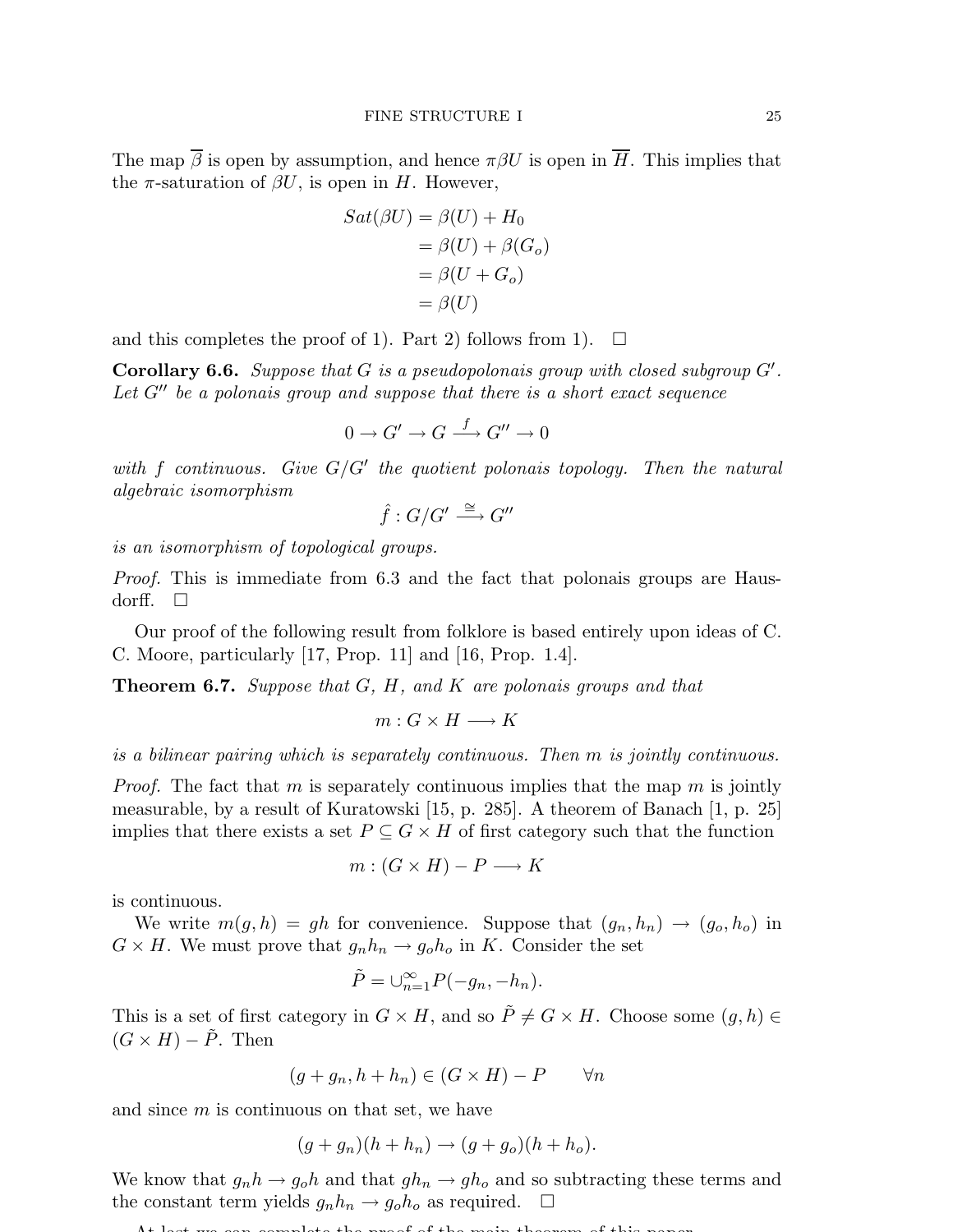Theorem 6.8. *The Kasparov pairing*

$$
KK_*(A_1, B_1 \otimes D) \times KK_*(D \otimes A_2, B_2) \xrightarrow{\otimes_D} KK_*(A_1 \otimes A_2, B_1 \otimes B_2)
$$

*is jointly continuous in the Salinas topology, provided that all*  $C^*$ -algebras appearing *in the first variable are* K*-nuclear.*

*Proof.* For simplicity, let

$$
G = KK_*(A_1, B_1 \otimes D)
$$
  
\n
$$
H = KK_*(D \otimes A_2, B_2)
$$
  
\n
$$
K = KK_*(A_1 \otimes A_2, B_1 \otimes B_2)
$$
  
\n
$$
m(x, y) = x \otimes_D y
$$

Then we must show that  $m: G \times H \to K$  is jointly continuous. We know that m is separately continuous, by Theorem 4.6. Recall that  $G<sub>o</sub>$  denotes the closure of zero in  $G, \overline{G} = G/G_o$ , and similarly for H and K. The map m induces a natural map

$$
\overline{m}:\overline{G}\times\overline{H}\to\overline{K}
$$

and it is easy to see that this map is also separately continuous. Now the groups  $\overline{G}$ ,  $\overline{H}$ , and  $\overline{K}$  are polonais, by Theorem 6.2. Thus we may apply Theorem 6.7 to conclude that the map  $\overline{m}$  is jointly continuous.

Let  $\pi$  generically denote the map from a group to its Hausdorff quotient. Since the diagram

$$
G \times H \xrightarrow{m} K
$$

$$
\downarrow \pi \times \pi
$$

$$
\overline{G} \times \overline{H} \xrightarrow{\overline{m}} \overline{K}
$$

commutes, the composite

$$
G \times H \xrightarrow{m} K \xrightarrow{\pi} \overline{K}
$$

is jointly continuous. Finally, let U be an open neighborhood of  $0 \in K$ . The map

$$
\pi:K\to \overline{K}
$$

is open for any pseudopolonais group, and hence  $\pi U$  is open in  $\overline{K}$ . Then

$$
m^{-1}(U) = (\pi m)^{-1}(\pi U) = (\pi \times \pi)^{-1} \overline{m}^{-1}(\pi U)
$$

which is open since both  $\overline{m}$  and  $\pi \times \pi$  are continuous. Thus m is jointly continuous and so the proof is complete.  $\square$ 

**Remark 6.9** The study of the topological structure of  $KK_*(A, B)$  was initiated by L. G. Brown, R.G. Douglas, and P.A. Fillmore in their 1973 [5] announcement.<sup>5</sup>

$$
\mathcal{E}xt_*(A) \cong KK_*(A,\mathbb{C}) \equiv K^*(A),
$$

 $b \downarrow T$  i shall use the K∗ notation for the convenience of the reader.

<sup>5</sup>At that time it was not known that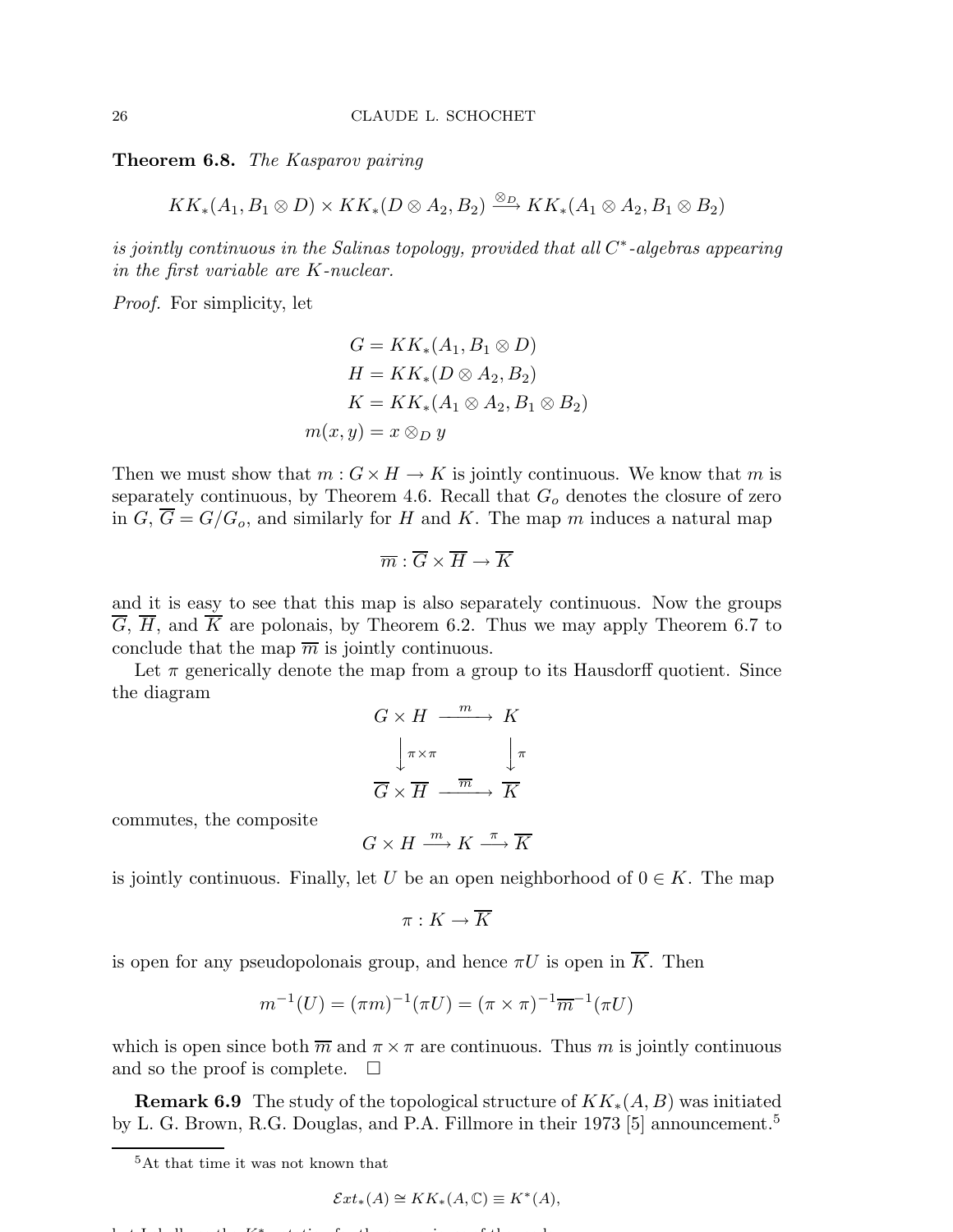#### FINE STRUCTURE I 27

They considered the natural topology on  $K^*(A)$  (usually they concentrated upon  $K^*(C(X))$ ; but it was understood that commutativity was inessential), noted that 0 was not necessarily closed in this topology, and used the fact that 0 *was* closed for X ⊂ C to demonstrate that the set of bounded operators of the form *(normal) + (compact)* was norm-closed.

They also introduced the group  $PExt(X)$ , defined as

$$
PExt(X) = \{ x \in K^{1}(C(X)) : f_{*}x = 0 \ \forall f \}
$$

where f ranges over all continuous functions from X to an ANR.<sup>6</sup> Writing  $X =$  $\lim_{n \to \infty} X_n$  where the  $X_n$  are finite complexes, they announced that

$$
PExt(X) = Ker \ [K^1(C(X)) \to \lim_{\longleftarrow} K^1(C(X_n))].
$$

Given Bott periodicity, the Milnor  $lim<sup>1</sup>$  sequence, and the UCT (none of these ←− were completely established in 1973), this was tantamount to proving that

$$
PExt(X) \cong \text{Pext}^1_{\mathbb{Z}}(K^0(X), \mathbb{Z}).
$$

Finally, they announced that

$$
Ker \left[ \gamma_{\infty} : K^1(C(X)) \to Hom_{\mathbb{Z}}(K^1(X), \mathbb{Z}) \right]
$$

was the maximal compact subgroup of  $K^1(C(X))$ . All of these results were announced in [5] but were not discussed in subsequent publication, except for the case  $X \subset \mathbb{C}$ .

It is particularly gratifying to finally establish that the Kasparov groups are pseudopolonais. L.G. Brown asked about this matter in the early days of the BDF groups, and he has asked the author regularly every few years since. His persistence is appreciated. We should note that his original question asked if it was possible to write the groups as the quotient of one polonais group by another. This question is still open.

 $6$ The "P" stood for "pathological", notation is served the notation is served in the notation is served in the notation is served in the notation is served in the notation is served in the notation is served in the notat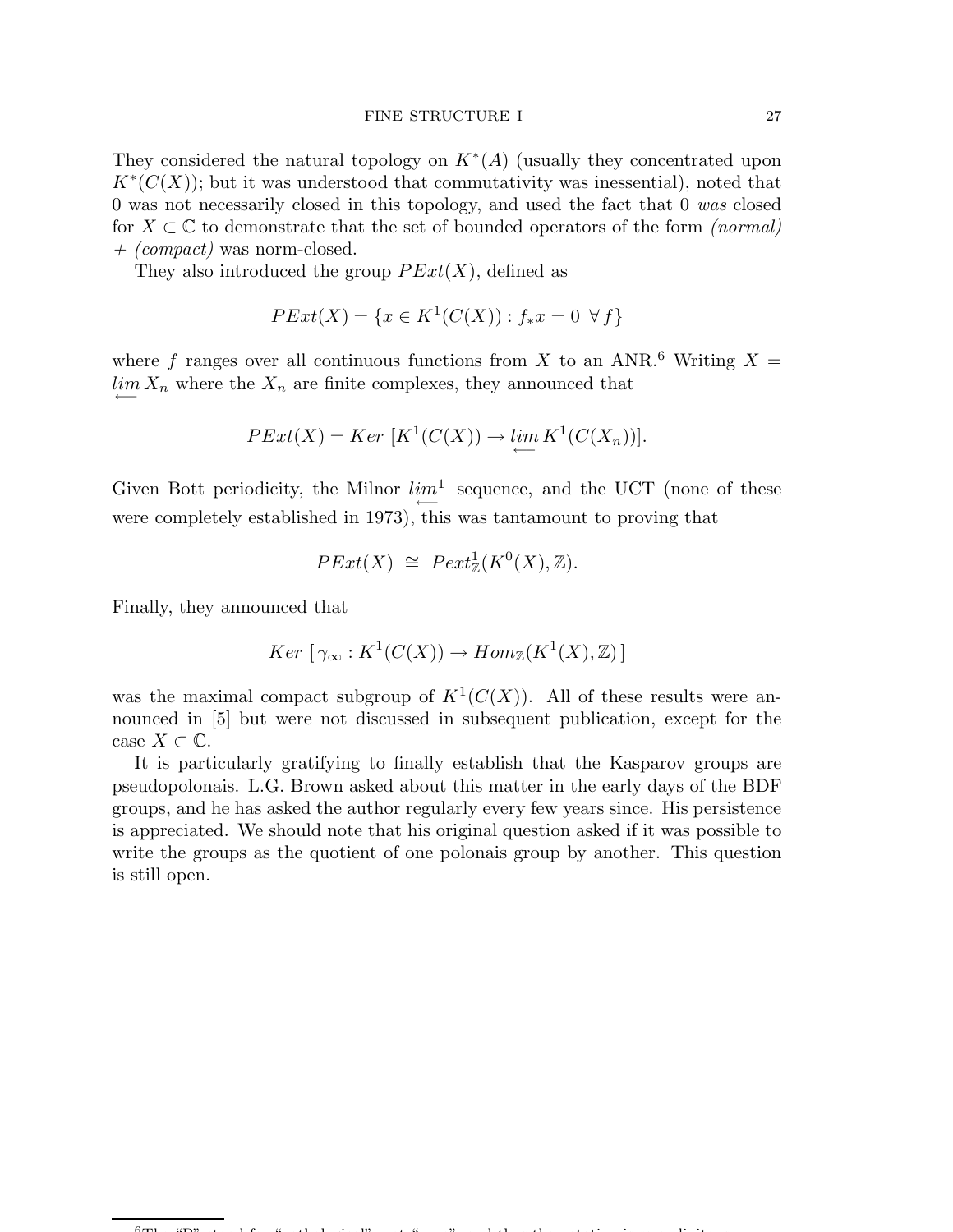#### 7. Suspensions, Images, Boundary Maps, and the Index Map

In this section we show that various suspension and boundary maps are continuous. We also show that the boundary homomorphisms in  $KK$ -long exact sequences are given by instances of the  $KK$ -pairing and hence are continuous in each variable. Finally, we demonstrate that the index map

$$
\gamma: KK_*(A, B) \longrightarrow Hom_{\mathbb{Z}}(K_*A), K_*(B))
$$

is continuous in the natural topology on Hom.

The following proposition is well-known and we include a proof only for convenience.

Proposition 7.1. *Suppose given a short exact sequence of* C ∗ *-algebras*

$$
0 \to J \xrightarrow{i} C \xrightarrow{p} C/J \to 0.
$$

*Then:*

(1) *If*  $C/J$  *contractible, then*  $[i] \in KK_0(J, C)$  *is*  $KK$ *-invertible.* 

(2) If *J* is contractible, then  $[p] \in KK_0(C, C/J)$  is KK-invertible.

*Proof.* Suppose that  $C/J$  is contractible. Then the map

$$
i_*:KK_0(C,J)\to KK_0(C,C)
$$

is an isomorphism, so define  $\sigma \in KK_0(C, J)$  to be the unique element with

$$
\sigma \otimes_J [i] = i_* \sigma = [1_C].
$$

Consider the commutative diagram

$$
KK_0(C, J) \xrightarrow{i^*} KK_0(J, J)
$$

$$
\downarrow i_* \qquad \qquad \downarrow i_*
$$

$$
KK_0(C, C) \xrightarrow{i^*} KK_0(J, C)
$$

Computing, we have

$$
i_*i^*\sigma = i^*i_*\sigma = i^*[1_C] = [i] = i_*[1_J]
$$

and since  $i_*$  is an isomorphism, it follows that

$$
[i] \otimes_C \sigma = i^* \sigma = [1_J]
$$

so that  $\sigma \in KK_0(C, J)$  is a KK-inverse to  $[i] \in KK_0(J, C)$ . This demonstrates Part (1).

The proof of Part (2) is similar and uses  $\sigma \in KK_0(C/J, C)$  with  $p^*\sigma = [1_C]$ .  $\Box$ 

For any separable  $C^*$ -algebra  $E$ , let

$$
b_E \in KK_1(E,SE)
$$

be the Bott periodicity element. This element is the image of the universal Bott element

$$
b \in KK_1(\mathbb{C}, S\mathbb{C}) \cong KK_0(\mathbb{C}, \mathbb{C}) \cong \mathbb{Z}
$$

under the canonical structural map

$$
KK_1(\mathbb{C}, S\mathbb{C}) \to KK_1(\mathbb{C} \otimes E, S\mathbb{C} \otimes E) \cong KK_1(E, SE).
$$

 $M_{\odot}$  following proposition is due to  $K_{\odot}$  proposition is  $566$ .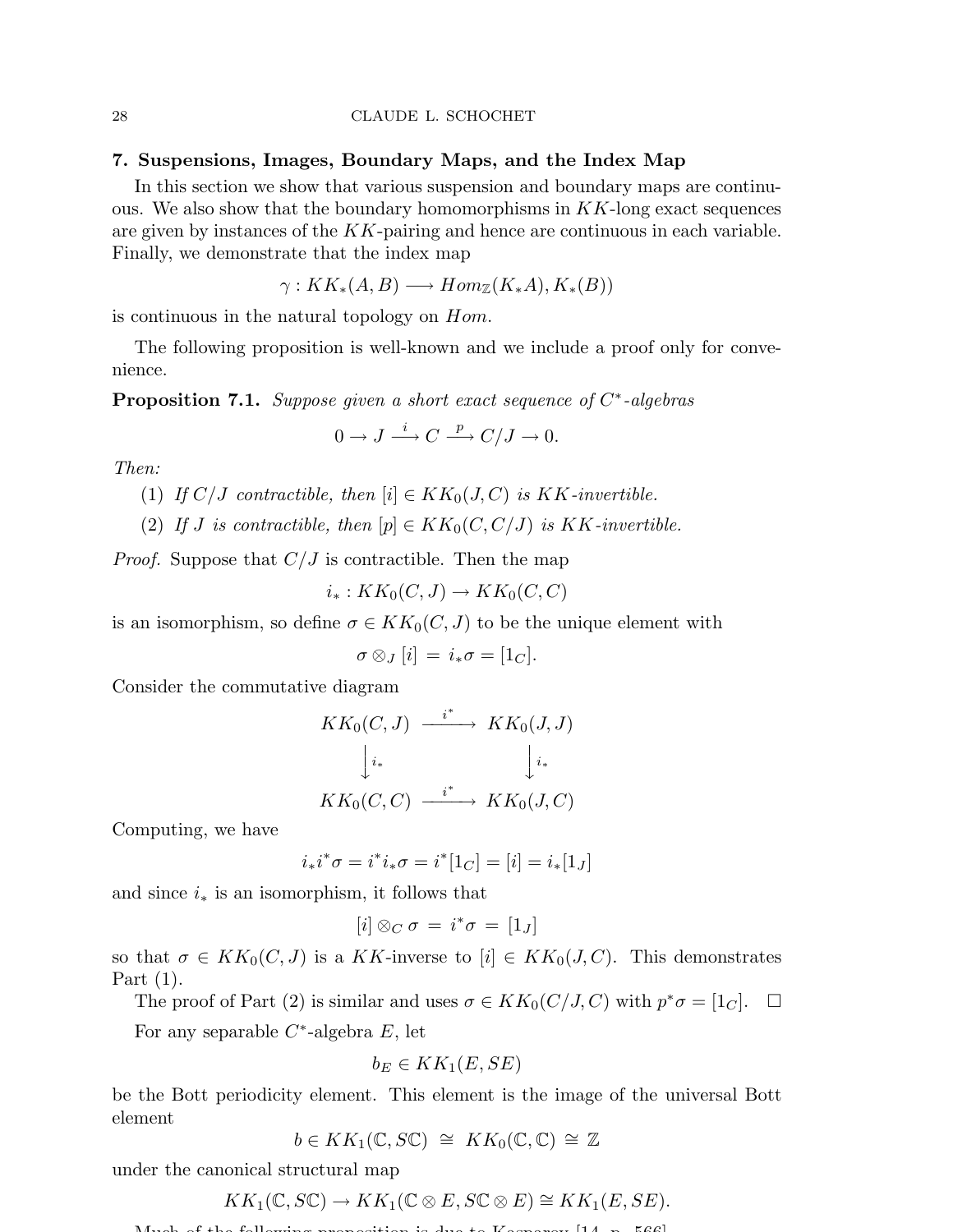Proposition 7.2. *Suppose that*

$$
(*)\qquad \qquad 0 \to D' \to D \xrightarrow{f} D'' \to 0
$$

*is a short exact sequence of* K*-nuclear* C ∗ *-algebras. Then there exists a canonical class*

$$
\Delta \in KK_1(D'',D')
$$

*such that for all* C ∗ *-algebras* A *the boundary homomorphism*

$$
\delta_*: KK_*(A, D'') \to KK_{*-1}(A, D')
$$

*is given by*

$$
\delta_*(x)=x\otimes_{D''}\Delta
$$

*and for all* C ∗ *-algebras* B *the boundary homomorphism*

$$
\delta^* : KK_*(D', B) \to KK_{*-1}(D'', B)
$$

*is given by*

$$
\delta^*(y) = \Delta \otimes_{D'} y.
$$

*Both boundary maps are continuous. If (\*) is an essential extension then the class* ∆ *corresponds to the class of the extension (\*) under the identification*

$$
\mathcal{E}xt(D'',D') \stackrel{\cong}{\longrightarrow} KK_1(D'',D').
$$

*Finally, if*  $D$  *is contractible then the class*  $\Delta$  *is*  $KK$ *-invertible.* 

*Proof.* The map  $f : D \to D''$  has mapping cone sequence

$$
0 \to SD'' \xrightarrow{\zeta} Cf \to D \to 0
$$

and there is an associated homotopy-commutative diagram with exact rows and columns

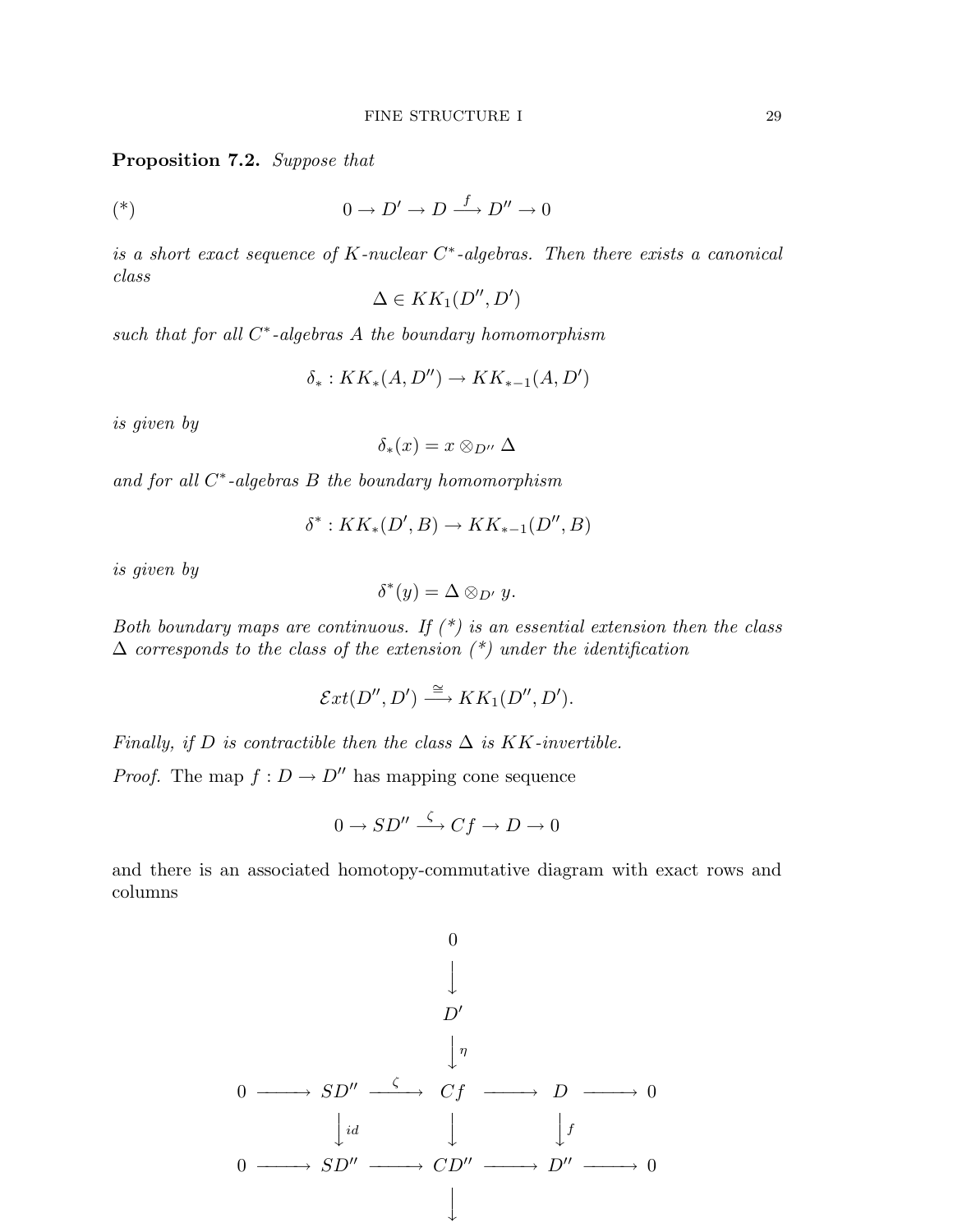by [20, 2.3], where  $CD''$ , the cone of  $D''$ , is contractible, and hence the natural inclusion  $\eta: D' \to Cf$  is KK-invertible, by Proposition 5.1. Let  $\eta^{-1} \in KK_0(Cf, D')$ denote its  $KK$ -inverse. There is then a commuting diagram

$$
KK_*(A, D'') \xrightarrow{\delta_*} KK_{*-1}(A, D')
$$
  

$$
\downarrow (-)\otimes_{D''} b_{D''} \qquad \qquad \uparrow (-)\otimes_{C_f} (\eta^{-1})
$$
  

$$
KK_{*-1}(A, SD'') \xrightarrow{(-)\otimes_{SD''} [\zeta]} KK_{*-1}(A, Cf)
$$

and each vertical map is an isomorphism of topological groups. Define

$$
\Delta = b_{D''} \otimes_{SD''} [\zeta] \otimes_{Cf} (\eta^{-1}) \in KK_1(D', D'').
$$

Note that  $\Delta$  is determined uniquely by the class  $[f] \in KK_0(D, D'')$ . The commutativity of the diagram implies that  $\delta_*(x) = x \otimes_{D''} \Delta$  as required. Since KK-pairing with any element is continuous, by Theorem 6.8, it follows that the boundary homomorphism is continuous. This establishes the proposition in the second variable.

The argument in the first variable is similar with an additional twist. The map  $\delta^*$  may be represented as the composite

$$
KK_*(D', B) \xrightarrow{\delta^*} KK_{*-1}(D'', B)
$$
  

$$
\downarrow (\eta^{-1}) \otimes_{D'}( ) \qquad \qquad \uparrow b_{D''} \otimes_{SD''}( )
$$
  

$$
KK_*(Cf, B) \xrightarrow{[\zeta] \otimes_{Cf} ( )} KK_*(SD'', B)
$$

so that

$$
\delta^*(y) = \Delta \otimes_{D'} y
$$

and so  $\delta^*$  is continuous as claimed.

Finally, suppose that D is contractible. Then  $\zeta$  is  $KK$ -invertible, by Proposition 7.1(1). Since the Bott element and  $\eta^{-1}$  are also KK-invertible and the KK-pairing is associative, this implies that  $\Delta$  is KK-invertible.  $□$ 

Remark 7.3 We note as a general statement that all KK-homology and cohomology operations are given by appropriate  $KK$ -products and hence are continuous. For instance, fix a positive integer n and let  $n : \mathcal{SC} \to \mathcal{SC}$  be the standard map of degree  $n$ . Then the mapping cone sequence has the form

$$
0\to S^2\mathbb{C}\to Cn\to S\mathbb{C}\to 0
$$

and applying the functor  $K_*(A \otimes (-))$  to this sequence gives rise in a manner that we have described elsewhere [15] to the Bockstein operation

$$
\beta_n: K_j(A; \mathbb{Z}/n) \to K_{j-1}(A).
$$

Now this map is of course continuous, since the groups themselves are discrete. A more interesting operation arises by applying the functor  $KK_*(A, B \otimes (-))$ . Define

$$
KK_*(A, B; \mathbb{Z}/n) = KK_*(A, B \otimes Cn).
$$

Then there is a Bockstein operation

$$
\beta_n: KK_j(A, B; \mathbb{Z}/n) \to KK_{j-1}(A, B)
$$

and it is a non-trivial fact that this map is also continuous. Its continuity follows  $\dim_{\mathbb{C}} L$  from  $\mathcal{C}$   $\mathcal{Q}$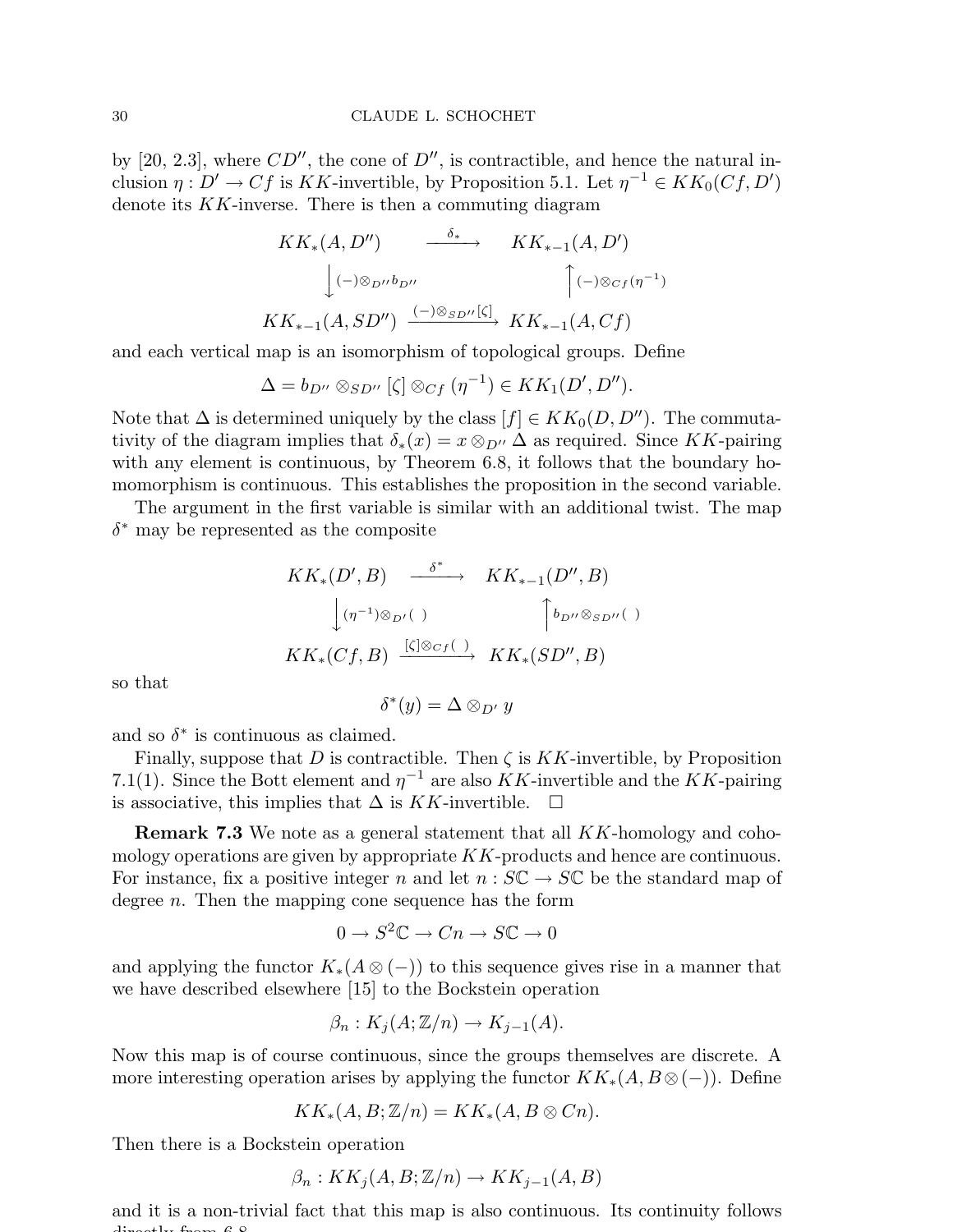The Kasparov pairing gives a natural index map

$$
\gamma: KK_*(A, B) \to Hom_{\mathbb{Z}}(K_*(A), K_*(B))
$$

defined by

$$
\gamma(y)(x)=x\otimes_A y
$$

where the natural identifications

$$
KK_* (\mathbb{C}, A) \cong K_* (A) \qquad KK_* (\mathbb{C}, B) \cong K_* (B)
$$

are made without further comment. We wish to topologize  $Hom_{\mathbb{Z}}(K_*(A), K_*(B))$ so as to be consistent with the Salinas topology, which is based upon the pointnorm topology for extensions, and so the natural way to do this is to regard  $K_*(A)$  and  $K_*(B)$  as discrete and to use the topology of pointwise convergence on  $Hom_{\mathbb{Z}}(K_*(A), K_*(B))$ . Assume this topology as given henceforth. Note that under this topology the group

$$
Hom_{\mathbb{Z}}(K_*(A), K_*(B))
$$

is polonais: it is a closed subset of the polonais, totally disconnected group

$$
\prod_1^{\infty} K_*(B)
$$

where  $K_*(B)$  is given the discrete topology and the product topology is used on the product. If  $K_*(A)$  is finitely generated then  $Hom_{\mathbb{Z}}(K_*(A), K_*(B))$  is discrete, but in general this is not the case. For instance,

$$
Hom_{\mathbb{Z}}(\oplus_1^{\infty}(\mathbb{Z}/2), \mathbb{Z}/2) \cong \prod_1^{\infty} Hom_{\mathbb{Z}}(\mathbb{Z}/2, \mathbb{Z}/2) \cong \prod_1^{\infty} \mathbb{Z}/2
$$

is topologically a Cantor set. In general,  $Hom_{\mathbb{Z}}(G, H)$  is totally disconnected (I am endebted to George Elliott for this point).

Proposition 7.4. *The natural map*

$$
\gamma: KK_*(A, B) \to Hom_{\mathbb{Z}}(K_*(A), K_*(B))
$$

*is continuous. If*  $Im(\gamma)$  *is closed then*  $\gamma$  *is open onto its image. If*  $\gamma$  *is an algebraic isomorphism then*  $\gamma$  *is an isomorphism of topological groups.* 

*Proof.* Suppose that  $y^{\alpha}$  is a net in  $KK_*(A, B)$  which converges to  $y \in KK_*(A, B)$ . Then for each  $x \in K_*(A)$ ,

$$
\gamma(y^{\alpha})(x) = x \otimes_A y^{\alpha}
$$

is a net in  $K_*(B)$  which converges to

$$
\gamma(y)x = x \otimes_B y \in K_*(B)
$$

since the map  $x \otimes_B (-)$  is continuous by Theorem 4.6. Thus  $\gamma(y^{\alpha})$  converges  $p \cdot \mathbf{1} = \mathbf{0}$  is continuous. So  $\mathbf{0}$  is continuous. So  $\mathbf{0}$  is continuous.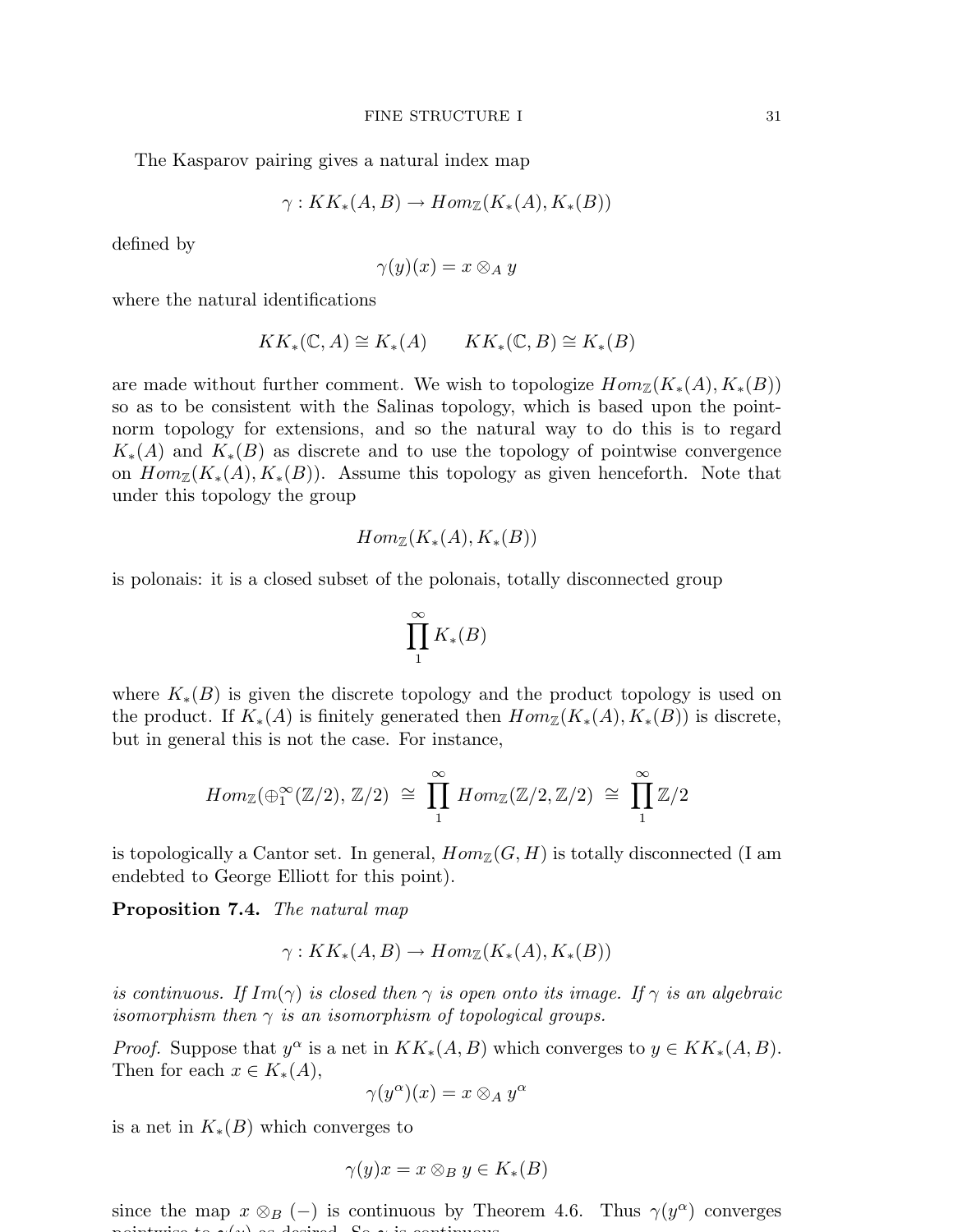Now suppose that  $Im(\gamma)$  is closed, so that it is polonais. It suffices to prove that  $\gamma$  is open. Factor the map  $\gamma$  as

$$
KK_*(A, B) \stackrel{\pi}{\rightarrow} \overline{KK}_*(A, B) \stackrel{\overline{\gamma}}{\rightarrow} Im(\gamma).
$$

Since  $\pi$  is an open map, it suffices to show that the map  $\overline{\gamma}$  is open. However the group  $\overline{KK}_*(A, B)$  is polonais, and  $Ker(\overline{\gamma})$  is a closed subgroup, so the quotient group

$$
KK_*(A,B)/Ker(\gamma)=KK_*(A,B)/Ker(\overline{\gamma})
$$

is also polonais. Thus the induced map

$$
\hat{\gamma}: KK_*(A, B)/Ker(\gamma) \to Im(\gamma)
$$

is a continuous bijection of polonais groups, and hence a homeomorphism, by Theorem 6.3(4), and of course this implies that  $\overline{\gamma}$  is open.  $\Box$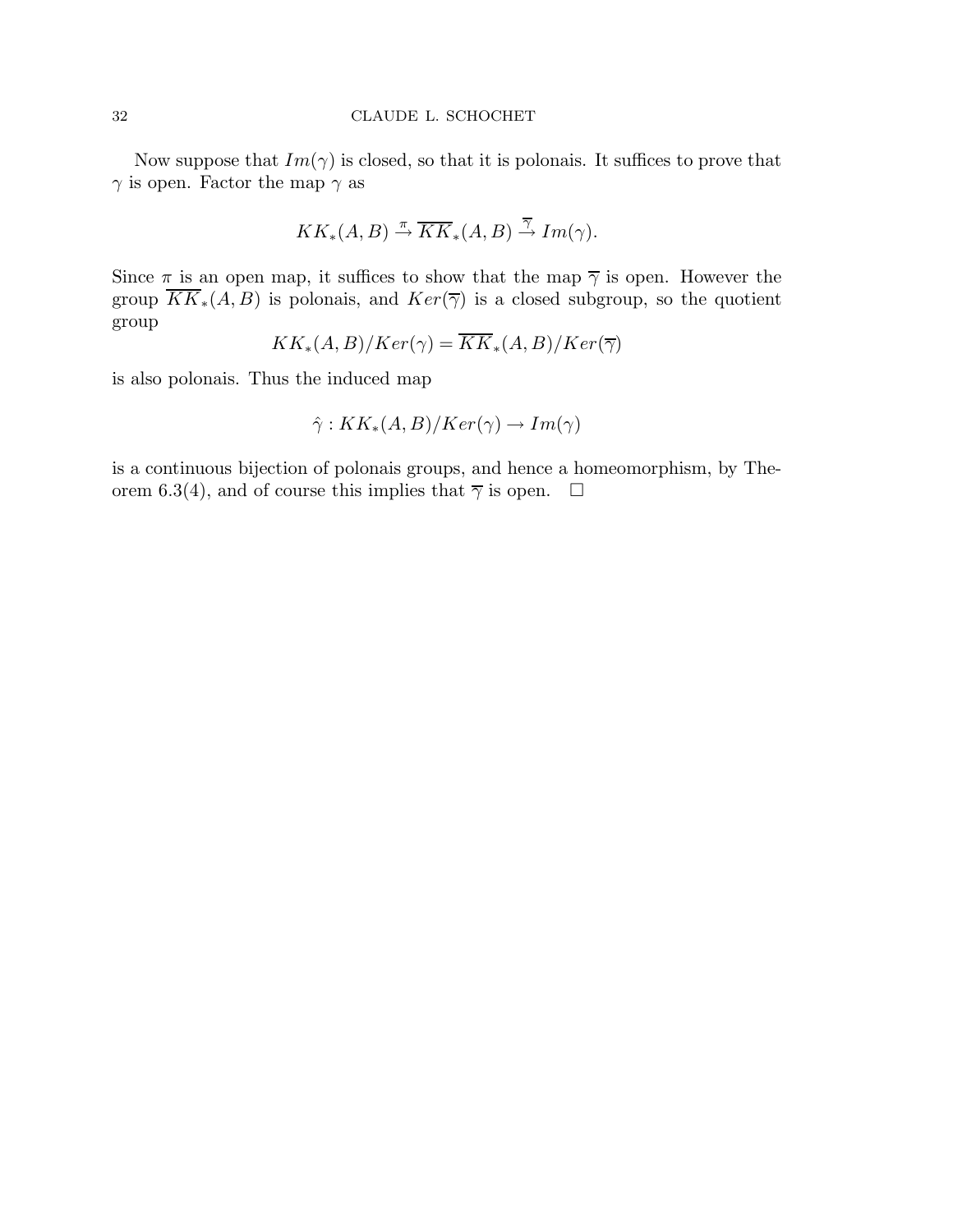#### **REFERENCES**

- [1] S. Banach, *Th´eorie des op´erations lin´eares*, Monagn. Mat. Tom. 1, Warsaw, 1932.
- [2] B. Blackadar, *K-Theory for Operator Algebras*, Math. Sci. Res. Inst. No. 5, 2nd. Ed., Cambridge U. Press, New York, 1998.
- [3] L.G. Brown, *The Universal coefficient theorem for Ext and quasidiagonality*, Operator Algebras and Group Representations, vol. 17, Pitman Press, Boston, 1983, pp. 60-64.
- [4 ] L.G. Brown, *Extensions and the structure of* C∗*-algebras*, Symp. Math. 20 (1976), 539-366.
- [5] L.G. Brown, R.G. Douglas, and P.A. Fillmore, *Extensions of* C∗*-algebras, operators with compact self-commutators, and* K*-homology*, Bull. Amer. Math. Soc. 79 (1973), 973-978.
- [6] J. Cuntz, *Generalized homomorphisms between* C<sup>∗</sup> *-algebras and* KK*-theory, Proc. of Math.-Phys. Conf. (ZIF Bielefeld, 1981)*, Lecture Notes in Math. No. 1031 (1995???), 180 - 195.
- [7] J. Cuntz, *K-theory and* C∗*-algebras, Proc. Conf. on K-theory (Bielefeld, 1982)*, Lecture Notes in Math. No. 1046 (1995???), 55 - 79..
- [8] J. Cuntz, *A new look at K-theory*, K-Theory 1 (1987), 31 51.
- [9] M. Dadarlat, *Approximate unitary equivalence and the topology of* Ext(A, B).
- [10] J. Dugundji, *Topology*, Allyn and Bacon, Inc., Boston, 1966.
- [11] S. Eilers, T.A. Loring, and G.K. Pedersen, *Morphisms of extensions of* C∗*-algebras: pushing forward the Busby invariant*, Advances in Math. 47 (1999), 74 - 109.
- [12] N. Higson, *Algebraic* K*-theory of stable* C<sup>∗</sup> *-algebras*, Advances in Math. 67 (1988), 1 - 140.
- [13] K. K. Jensen and K. Thomsen, *Elements of* KK*-theory*, Birkh¨auser, Boston, 1991.
- [14] G. G. Kasparov, *The operator K-functor and extensions of* C∗*-algebras*, Math USSR Izv. 16 (1981), 513-572.
- [15] C. Kuratowski, *Topologie Vol. I.*, PWN, Warsaw, 3rd ed. 1952.
- [16] C. C. Moore, *Extensions and low dimensional cohomology theory of locally compact groups, I.*, Trans. Amer. Math. Soc. 113 (1964), 40-63.
- [17] C. C. Moore, *Group extensions and cohomology for locally compact groups, III*, Trans. Amer. Math. Soc. 221 (1976), 1-33.
- [18] J. Rosenberg and C. Schochet, *The K¨unneth theorem and the universal coefficient theorem for Kasparov's generalized K-functor*, Duke Math. J. 55 (1987), 431-474.
- [19] N. Salinas, *Relative quasidiagonality and* KK*-theory*, Houston J. Math. 18 (1992), 97-116.
- [20] C. Schochet, *Topological methods for* C<sup>∗</sup> *-algebras III: axiomatic homology*, Pacific J. Math. 114 (1984), 399-445.
- [21] C. Schochet, *Topological methods for* C∗*-algebras IV: mod p homology*, Pacific J. Math. **114** (1984), 447-468.
- [22] C. Schochet, *The UCT, the Milnor sequence, and a canonical decomposition of the Kasparov groups*, K-Theory 10 (1996), 49-72.
- [23] C. Schochet, *Correction to: The UCT, the Milnor sequence, and a canonical decomposition of the Kasparov groups*, K-Theory 14 (1998), 197-199.